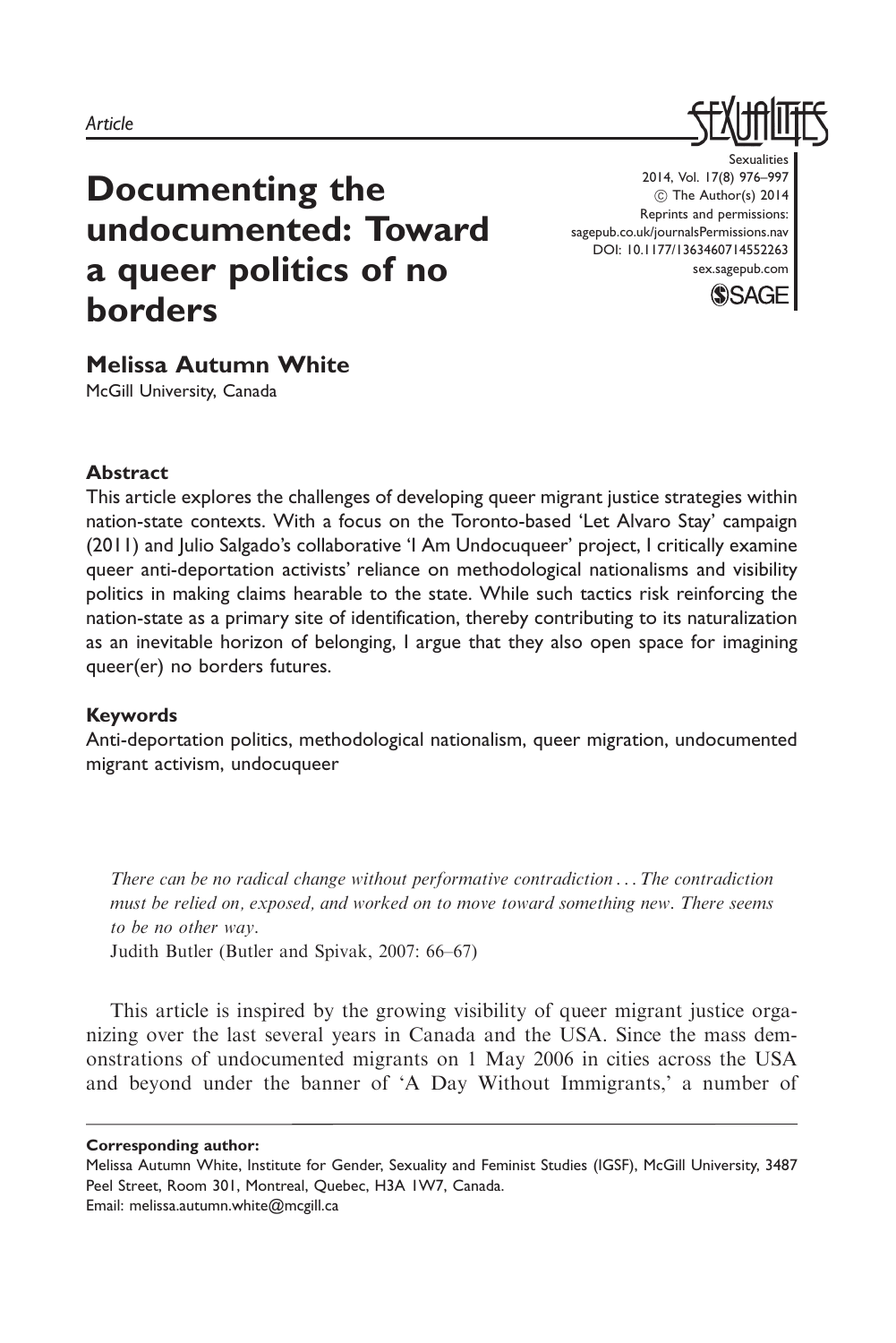commentators have explored the promise of migrant mobilizations for a profound rethinking of the politics of rights and recognition in relation to logics of citizenship and borders (e.g. De Genova and Borcila, 2011; Marciniak, 2013; Nyers, 2010). To my mind, one of the most provocative analyses of the upsurge in migrant mobilizations that burst into view that day is Nicolas De Genova's (2010) assertion that 'A Day Without Immigrants' advanced a decidedly queer politics that went beyond the twin logics of rights and representation to challenge the very legitimacy of the nation-state and its immigration and border security regimes. In De Genova's (2010: 103) words, the 'millions who literally put their deportable bodies on the line in this struggle ... were not begging anyone for their putative civil or human ''rights,'' were not asking any authorities for permission or pardon, and did not seek anyone's approval or acceptance.' By unapologetically asserting an indomitable presence, such queer acts of migrant mobilization constituted not only a deeply political challenge to the legitimacy of what De Genova (2007) calls the 'Homeland Security State,' but also functioned as acts of subjectivity production, producing new political actors and agencies (c.f. Nyers, 2010: 129).

Such optimistic readings of the migrant mobilizations of 2006 and those that have since unfolded in the USA, Canada and several European countries<sup>1</sup> aim to wrench open spaces for theorizing mobility, migration and movement politics beyond the frameworks of national and territorial logics. Yet, the challenges of breaking with national frameworks or the 'methodological nationalisms' (De Genova, 2013; Harvey 2009; Wimmer and Glick Schiller, 2003) that reproduce the nation-state as a primary, naturalized site of identification in theory and/or activism are significant precisely because of the role of the nation-state in aligning identifications and vulnerabilities as both a legacy of empire building and ongoing motor for the global intensification of capitalism. In Maria Lorena Cook's (2010: 145) words, 'the debates around which immigration arguments typically turn, and the terrain on which advocates must fight, derive their values and assumptions from a nation-state framework that is self-limiting.'

For those of us working from the perspectives of queer and trans theory, such an 'advocate's dilemma' (Cook, 2010) resonates with the quotidian challenges of making the lives of gender and sexual minoritarian subjects more livable within the present moment while still aiming to transform the grids of normative intelligibility that produce and organize the very conditions of gender and sexual vulnerability. A number of trans scholars have argued, for example, that the ability for trans subjects to access health care and employment often rests upon the repetition of essentializing narratives about being 'trapped in the wrong body' since childhood (Bettcher, 2014; Spade, 2006), or arguments about achieving gendered normativity through access to medical intervention as a necessity for becoming a truly 'productive' member of society (Irving, 2008, 2012). Such strategies of negotiating regimes of gendered violence may be necessary for a more livable life within the present context of capitalist logics of productivity and social belonging as subtended by taxonomies of race, gender, (dis)ability and sexuality, but they also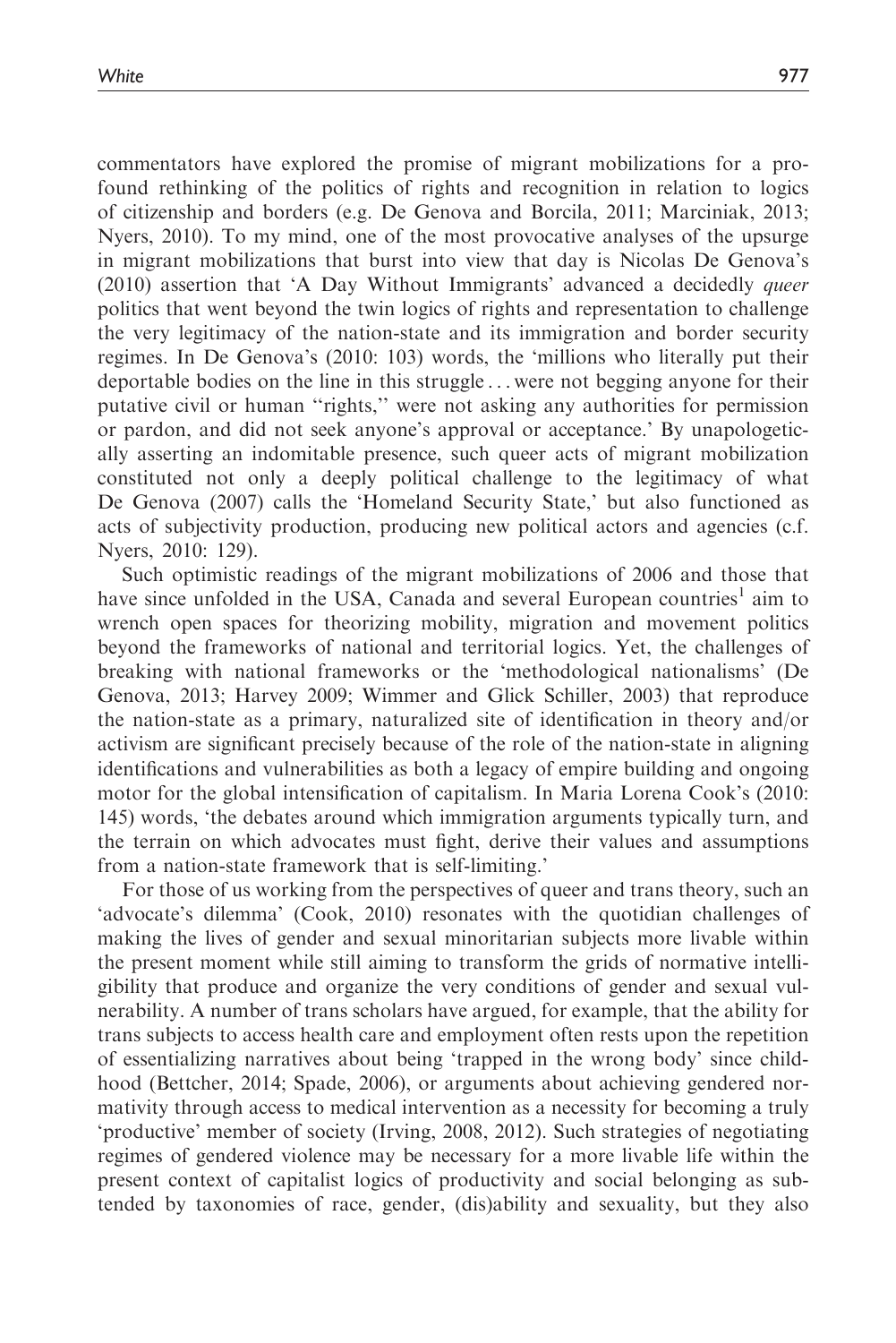risk shoring up the very systems of normative power that abject gender nonconforming subjects to begin with.

The problematic common to both migrant politics and queer and trans politics I've briefly sketched out here is one of the relationship between tactics and imaginaries, or what Judith Butler otherwise articulates as a 'performative contradiction' at the heart of any possibility for radical change (Butler and Spivak, 2007: 67). The dynamic tension between tactics and imaginaries takes hold spatially and temporally, carrying the capacity to deterritorialize/reterritorialize terrains of engagement and action, while tracing a lag or cleavage between the urgency of acting 'now' and the open question of 'the future.' As the epigraph from Butler suggests, there is something inevitable about the performative contradiction that emerges through the entanglement of tactics and imaginaries: '[t]he contradiction must be relied on, exposed, and worked on to move toward something new. There seems to be no other way' (Butler and Spivak, 2007). In other words, tactics and imaginaries are not to be understood dualistically, as two extremes on a continuum of action, but rather as entwined, each informing the other in a dialectical manner.

This article traces the performative contradictions in two recent examples of queer migrant justice organizing in Canada and the USA to ask the implicit question: 'What's queer about queer migrant justice organizing?' 'Queer' is used in this article in two senses. The first is as an umbrella term for contemporary lesbian, gay, bisexual, trans, two spirit, and gender non-conforming 'identities.' The second is in David Halperin's (1995: 62), where queer 'demarcates not a *positivity* but a *positionality* vis-à-vis the normative  $\ldots$  a horizon of possibility whose precise extent and heterogeneous scope cannot in principle be delimited in advance' (original emphases). These are not necessarily competing approaches if queer in the first sense is taken as marking a spatialized politics of location relative to normative regimes of power. As Cathy Cohen (1997: 440) has argued, even when used as an 'identity' referent, 'queer' nevertheless seeks to acknowledge *embodiment*<sup>2</sup> as a site of resistance to normative systems 'that seek to normalize our sexuality, exploit our labor, and constrain our visibility. At the intersection of oppression and resistance lies the radical potential of queerness to challenge and bring together all those deemed marginal and all those committed to liberatory politics.'

Very little to date has been written about queer migrant organizing (see K Chávez, 2011, 2013 for notable exceptions), and this article responds, in part, to that lacuna with a focus on the Toronto-based 'Let Alvaro Stay' campaign of 2011 and the still emerging nation-wide Undocuqueer/Queer Undocumented Immigrant Project in the USA. More broadly, this exploration of queer migrant organizing is motivated by an interest in bringing more closely together the insights of queer and trans scholarship on normative violence and that of mobility scholarship on the inherent violence of the nation-state form. Because queer antideportation and migrant justice activism holds the promising capacity to explicate connections between the intensifying carceral geographies of global apartheid, the vulnerabilities produced through immigration regimes, and the ongoing criminalization of queer- and trans-ness as a legacy of colonial rule, I argue that it is crucially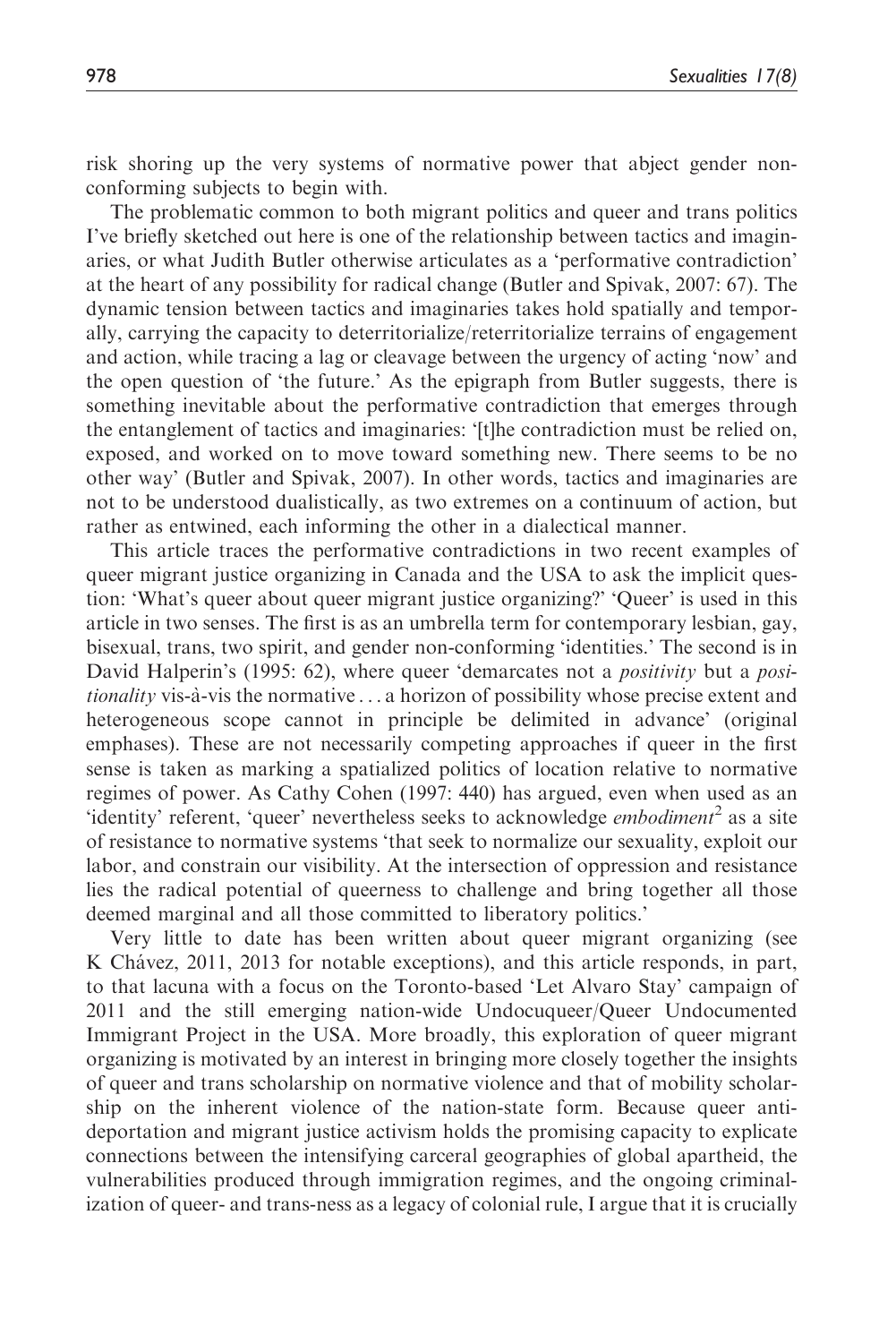important to acknowledge, expose and work the performative contradictions that take hold in such organizing. To do so opens space to work toward something new.

Situated in relation to these broader debates, this article specifically focuses on the analysis of two contemporary examples of queer migrant organizing. The analysis draws out the performative contradictions at play in both of the cases I analyze to move toward a queer 'no borders' imaginary that pushes the horizon for queer politics beyond both national and representational frameworks. Unfolding in three parts, the article first develops a reading of a series of community testimonial videos created as part of the Toronto-based 'Let Alvaro Stay' campaign of 2011 to explore the tensions between queer world making desires and the methodological nationalisms deployed – strategically or otherwise – by activists to effectively overturn undocumented queer artist Alvaro Orozco's deportation order by the state. I then turn to an analysis of the inconographic tactics of the Undocuqueer movement in the USA through an exploration of Julio Salgado's collaborative protest art. This section focuses on the tensions between the emergence of new political subjectivities and desires on the one hand and the normative risks that inhere in representational strategies on the other. Bringing these tensions together, the third and final section of the article suggests that the performative contradictions endemic to contemporary queer migrant justice organizing in North America open space to work toward queer(er) no-borders futures, where the hold of citizenship and the nation-state form over our political imaginaries and epistemologies might loosen its grip. But to get (t)here, I argue we must move beyond a politics of recognition, visibility and representation toward a more thoroughgoing critique of how the control and regulation of mobility and identity function as central technologies of capitalist sovereignty.

# 'Let Alvaro Stay' (Toronto, 2011)

On Friday 13 May 2011, queer undocumented artist Alvaro Orozco was 'randomly' stopped by Toronto Police at the Ossington subway station and asked about his immigration status. It was around 8 p.m. and he was on his way out for dinner with friends. After his arrest, he was detained at the Rexdale Immigration Holding Center, a converted hotel that now serves as a prison for illegalized migrants with pending deportation hearings or orders. Orozco had been living in Toronto under a deportation order since 2007 after his claim for asylum on the basis of sexual orientation was denied via a videoconference with an Immigration and Refugee Board (IRB) member who didn't believe he 'looked gay enough' to warrant protection on the grounds of sexual persecution. Alvaro had been on the move since the late 1990s when, at the age of 12, his father threatened 'to kill any child of his who was homosexual' (Erickson, 2011). After leaving Nicaragua, a country in which there were no legal protections for LGBT people, Orozco hitchhiked through Honduras and Guatemala, lived in Mexico for a period of time, entered the USA by swimming across the Rio Grande, and was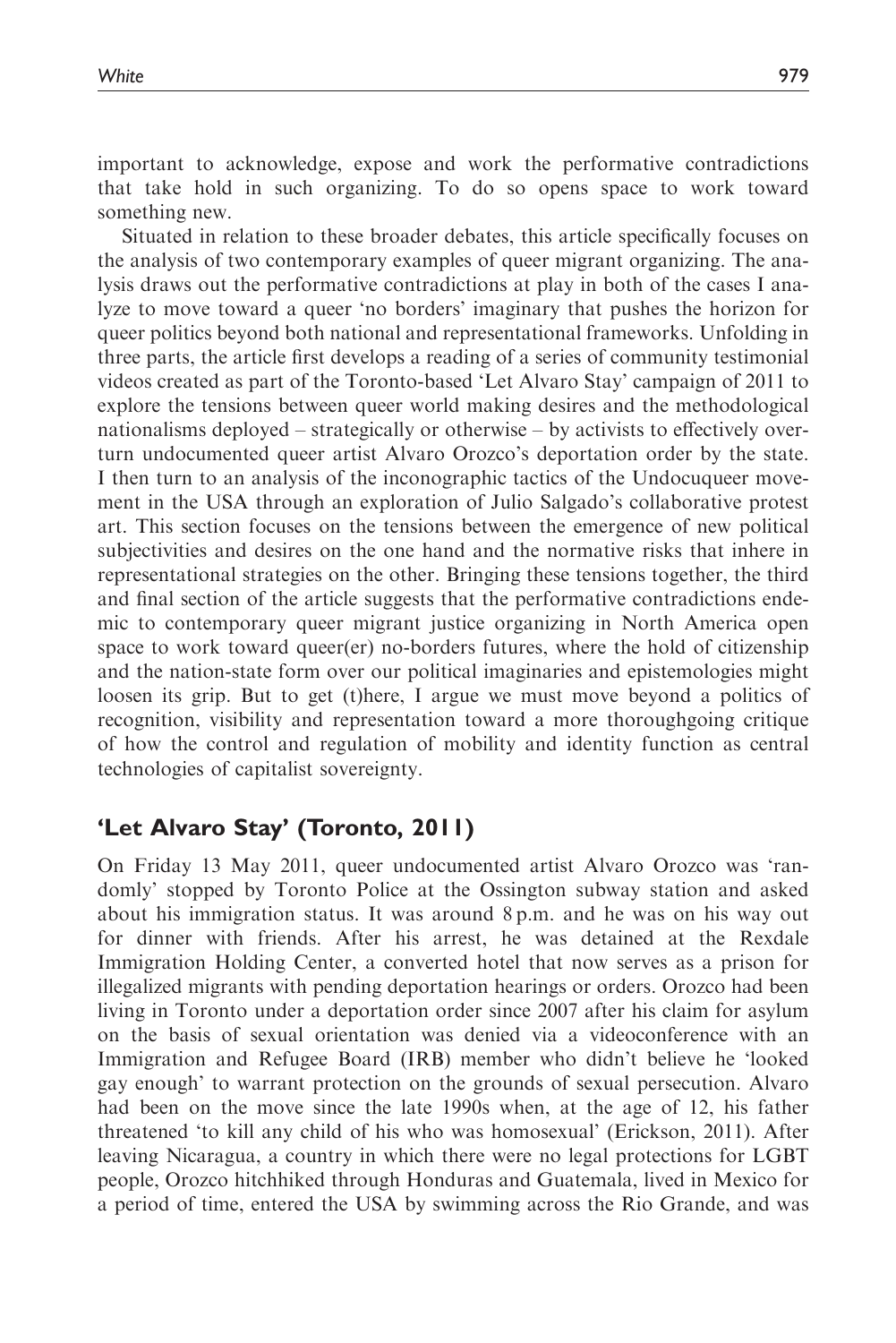detained there for a year prior to making his way to Canada with the assistance of a church organization in 2005.

News of Orozco's detention at Rexdale quickly spread through the queer activist and artist circles he had established himself in over his many years of living in Toronto. No One Is Illegal (NOII) and allies immediately organized the 'Let Alvaro Stay' campaign via various social networking sites, deploying a variety of tactics to make their appeal to immigration officials on Alvaro's behalf. Three days after Orozco's arrest, an ad-hoc testimonial video project was set up at Buddies in Bad Times Theatre during a broad-based community action to stop Rob Ford, Toronto's now infamous mayor, from defunding Pride celebrations. A few days later, a flash mob took over the intersection of Church and Wellesley, in the heart of Toronto's commercialized gay district. Holding up placards bearing Bay-area artist Julio Salgado's colorful portrait of Alvaro (see Figure 1) while dancing to the tune of Sister Sledge's 1979 hit, 'We Are Family,' the flash mob effectively held up traffic, dispersing only once to allow the passage of an ambulance. A petition to 'Let Alvaro Stay' circulated on-line, collecting over 10,000 signatures. This series of tactical interventions into Alvaro's pending deportation combined to support the intelligibility of Orozco's claim for protection through the humanitarian and compassionate  $(H \& C)$  considerations of Canada's Immigration and Refugee Protection Act (IRPA), and, one thin day before his scheduled deportation to Nicaragua, he was granted permanent residency privileges.<sup>3</sup>

In this section I examine a number of the 16 community testimonial videos produced as part of the 'Let Alvaro Stay' campaign at Buddies in Bad Times Theatre just days after Orozco's arrest. While the videos themselves did not achieve a centrally important place as a campaign tactic (at the time of writing they had received fewer than 2000 views overall), they nevertheless provide a digital archive of an otherwise ephemeral instance of queer anti-deportation organizing. Moreover, the testimonials provocatively illuminate the tensions between queer world making desires and the seductions of methodological nationalism that powerfully reproduce the nation-state as a taken-for-granted and unavoidable territorial frame of reference (cf. Harvey, 2009: 267). To demonstrate the tensions between tactics and imaginaries, I trace three pronounced themes that emerge through this archive of testimony: migrant exceptionalism, state benevolence, and 'citizenship-for-all.'

One of the most conspicuous themes that emerges across the 16 'Let Alvaro Stay' community support videos is that of what Yasmin Nair (2012) has described as 'migrant exceptionalism.' Such narratives depict Orozco as an 'out and proud' queer and undocumented migrant who consistently asserts his presence and value to the communities of which he is part despite significant personal risks to his freedom as a deportable subject. Such testimonials stress his many accomplishments, despite his precarity. Alvaro is represented as heroic, able to overcome fear, and, by implication, made of the strong stuff the neoliberal nation-state – with its retraction of social supports and ever-intensifying reliance on individual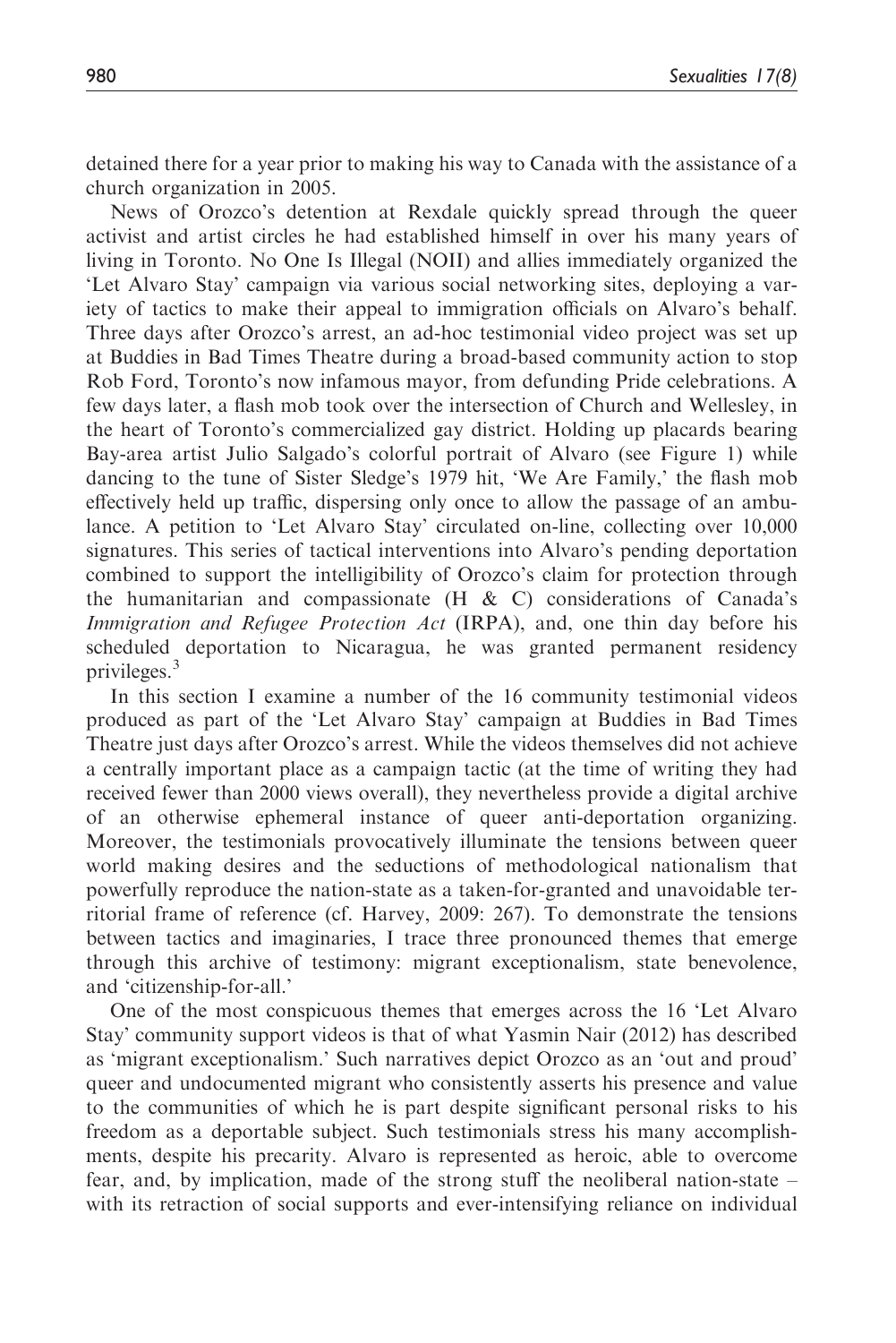

Figure 1. 'Let Alvaro Stay' (2011). Reprinted with permission by Julio Salgado.

entrepreneurship and make-do-ness – cannot do without. As one of his supporters testified:

I think that it's been amazing ... all of what he's contributed to the community has been amazing, in spite of the fact that he's been living here without status, undocumented, dealing with the daily realities of the fear of being arrested, the fear of being sent back to Nicaragua. And despite that, he has done so much as an artist and an advocate, and really put himself out there and taken personal risks to advocate and speak on behalf of his communities. And I think somebody like that is the kind of person I want to have around. (Let Alvaro Stay Community Support Video 10, 2011, emphasis mine)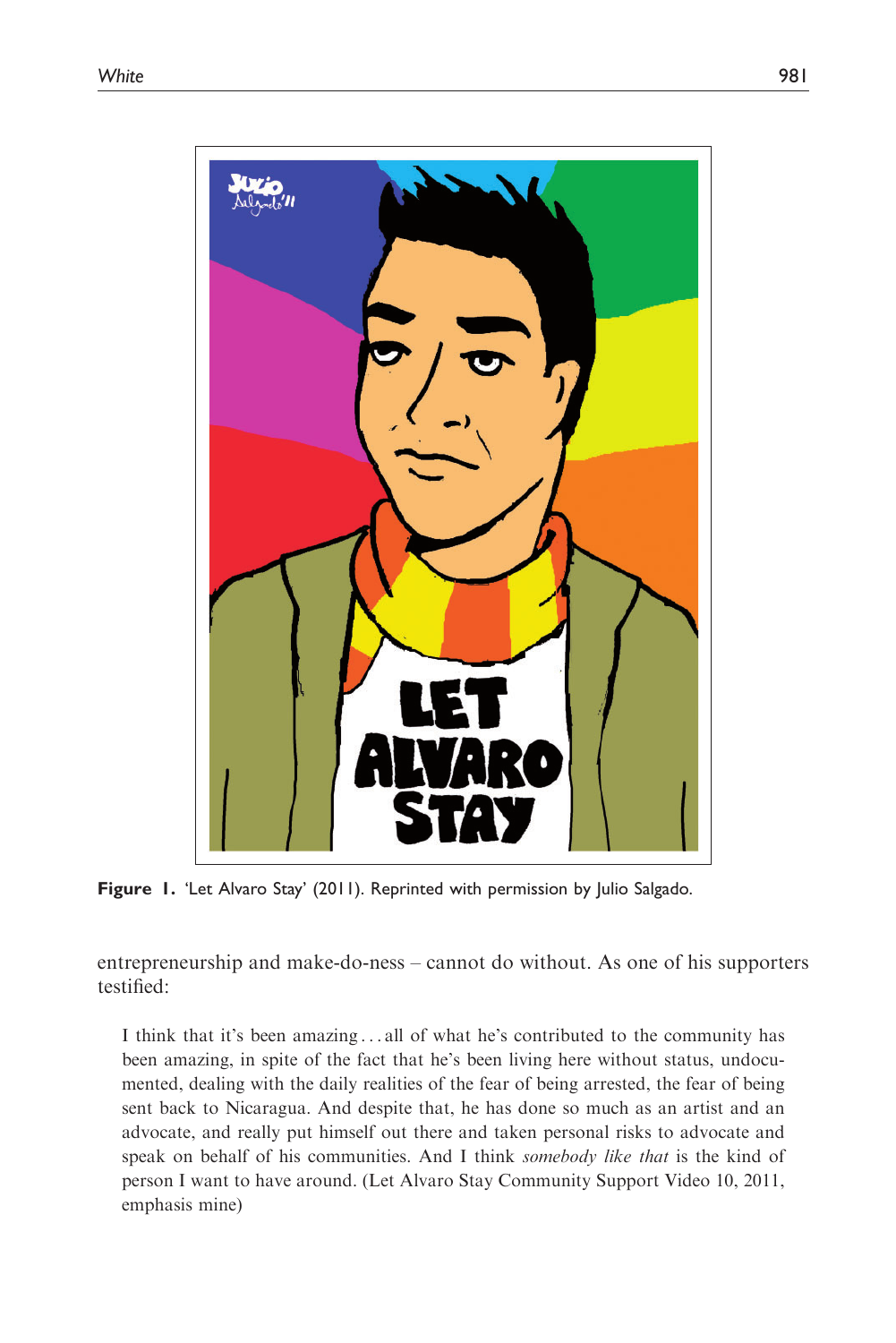Echoing the sentiment that 'somebody like that' is the kind of person the community – and by extension, the nation, needs, another advocate reckoned:

[Alvaro] is exactly *the kind of people* [sic] that we need in this community, and I think it's absolutely appalling that Immigration Canada should move in and incarcerate him, but mostly deprive our community of the kind of force, and energy, and talent that this young man has. (Let Alvaro Stay Community Support Video 13, 2011, emphasis added)

Both of these testimonies focus on Orozco's capacities as an artist, activist and advocate, highlighting his 'force, and energy, and talent' – in short, his liveliness and productivity. It is clear from the testimonials that these attributes are incredibly important to queer world making projects. Alvaro's friendship and presence in the various scenes in which he is involved is conveyed as affectively important, enhancing the capacities of all those who encounter him. While such depictions powerfully articulate the affinities between those who are involved in creating alternative worlds, they also carry the potential to destabilize what Katarzyna Marciniak (2013: 262) has called 'the persistent imagining of ''illegal aliens'' as nonwhite, dangerous, and poor.' Yet, when directed as a plea to the state such narratives also risk reproducing the binary between *deserving* and *undeserving* migrants. The quite explicit tactic of these testimonial excerpts is to depict a hard-working, energetic community builder whose efforts augment forms of selfsufficiency amongst marginalized subjects (migrants, queers, youth). Far from threatening to the current order, such attributes of self-reliance can be readily assimilated within the logic of the nation-state given their capacity to sustain the (nationalized) population even as the (neoliberal) state redirects resources away from shared investments like public health, education, and social welfare. The representation of Orozco in these testimonies, offered within the context of a nation-state frame as a defense against imminent deportation are thus deeply ambivalent. Orozco's value to 'the community' functions as supplemental rather than necessarily oppositional to nation-building (cf. Joseph, 2002).

Such narrative appeals advance a methodological nationalism in the sense that they shore up the terms of belonging set out by the economic role of the nationstate as a key node in the possibility of global capitalism rather than directly countering them. More specifically, they implicitly insist on asserting Orozco's capacity to not only 'fit into' but also 'build up' the nation's capacity for productivity. Consider, for another example, the following testimonial:

As an artist and a community organizer and someone who's done a lot of work with LGBT young people, I had the pleasure of connecting with Alvaro on various different levels. In particular, in doing arts exhibits and having the pleasure of getting to hear his story, and see how optimistic and positive and inspiring he is... And for him to still be able to – despite those obstacles – make art that is resilient and full of love and optimism says something about him, and his integrity and commitment to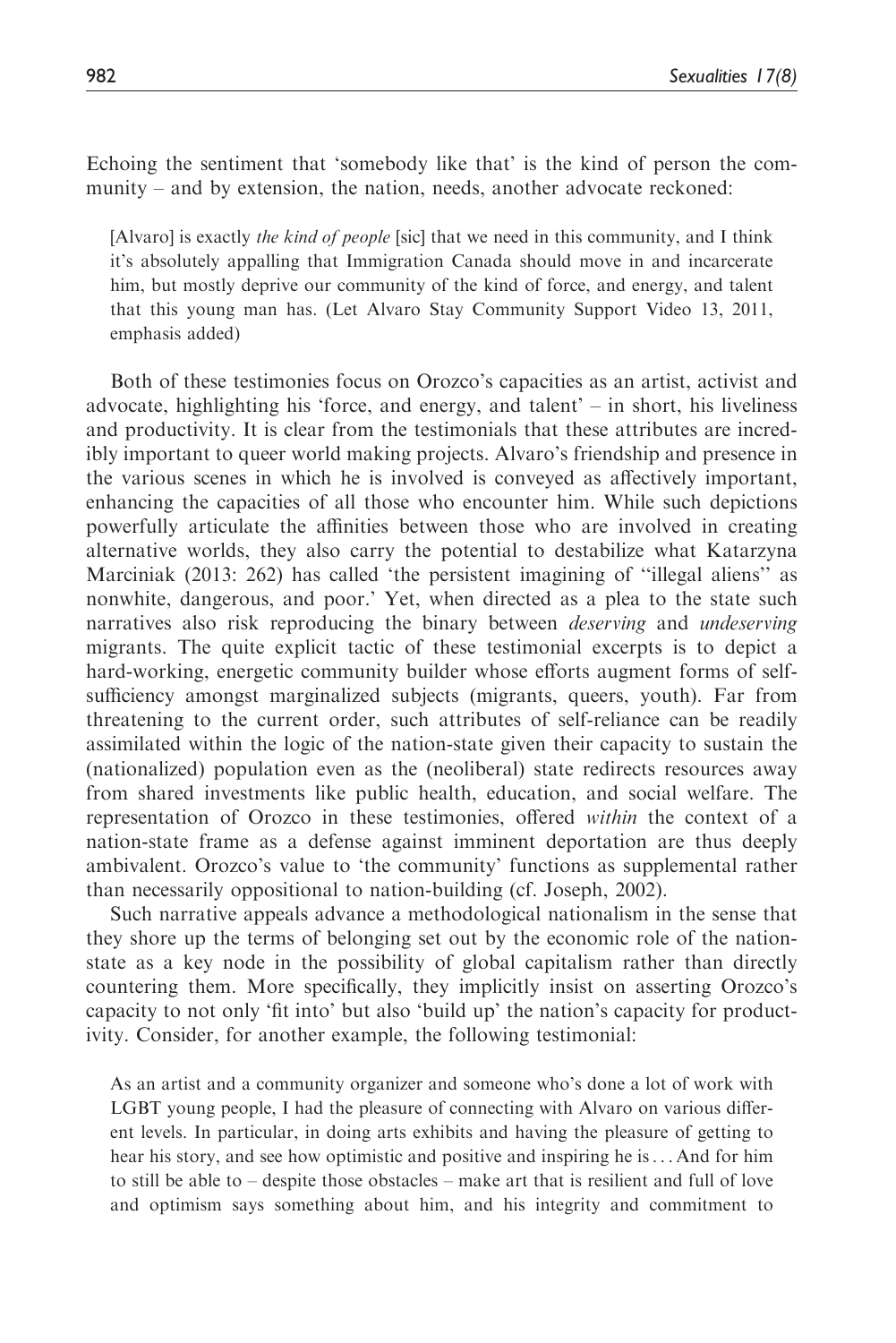community. To be like, ''You know what? I'm gonna tell my story even if it makes me vulnerable. I'm gonna tell my story!'' (Let Alvaro Stay Community Support Video 8, 2011)

This testimony reflects and expands upon the previous excerpts in that Orozco is again represented as a productive – and much admired – community builder whose commitment to queer and newcomer youth far outweighs considerations of his personal vulnerability. But further, this testimony situates Alvaro as a resolutely optimistic, positive, and inspiring organizer – a queer world builder, perhaps, but no less a nation-builder. In any case, the highlighting of these positive affective economies are themselves a kind of 'migrant exceptionalism' discourse in that they find expression in relation to the absent presence of migrant melancholia to situate Orozco as a future-oriented (optimistic, inspiring, happy) proxy-citizen rather than nostalgic (melancholic, bitter, depressed) migrant. The testimony here functions ambivalently to situate Orozco as both a queer comrade and also as a nationalized subject emotionally and libidinally invested in 'Canada' as a site of belonging.

Other testimonials build on these affective tactics to differentially situate Alvaro as a vulnerable subject 'in need' of love and protection from the nation-state, thereby positioning the nation-state as a benevolent care-provider deeply invested in enacting the putatively 'protective' embrace of multiculturalism. These testimonials rely on a methodological nationalism that crafts 'Canada' as a zone of domesticated safety in an otherwise inhospitable world. For example:

[Alvaro] got his major achievement when he was 12-years old because he saved his own life. A 12-year-old boy, who is supposed to be in school learning and playing like other boys, he had to run away. At an early age, he started his journey. He crossed many countries, trying to find a place where he can call home ... Alvaro Orozco, the 12-year-old boy who was forced to become a man, the boy who made a decision to protect himself, hoping to find a place to call home, a place with rights and freedoms. That place, the place he needs, is in your hands. 12 years of waiting since he left his home. 12 years. It's half of his life. Please let Alvaro stay. (Let Alvaro Stay Community Support Video 14, 2011)

Strikingly, this testimony simultaneously presents Orozco as a self-actualized (child) subject who 'saved his own life' and 'made a decision to protect himself' who also needs the protection of the state in order to 'find a place to call home, a place with rights and freedoms.' In a similar vein, another testimony invokes a 'Canada' that, as a fantasized site of sexual and racial emancipation, promises an unconditional love for the migrant equivalent to that of the speaker's familial love for her (presumably citizen) children:

I want for Alvaro what I give to my own children, and if Alvaro was denied that when he was the age that my children are now, then he deserves that now. He needs love, he needs protection, and he needs a safe space where he can be, and where he can be in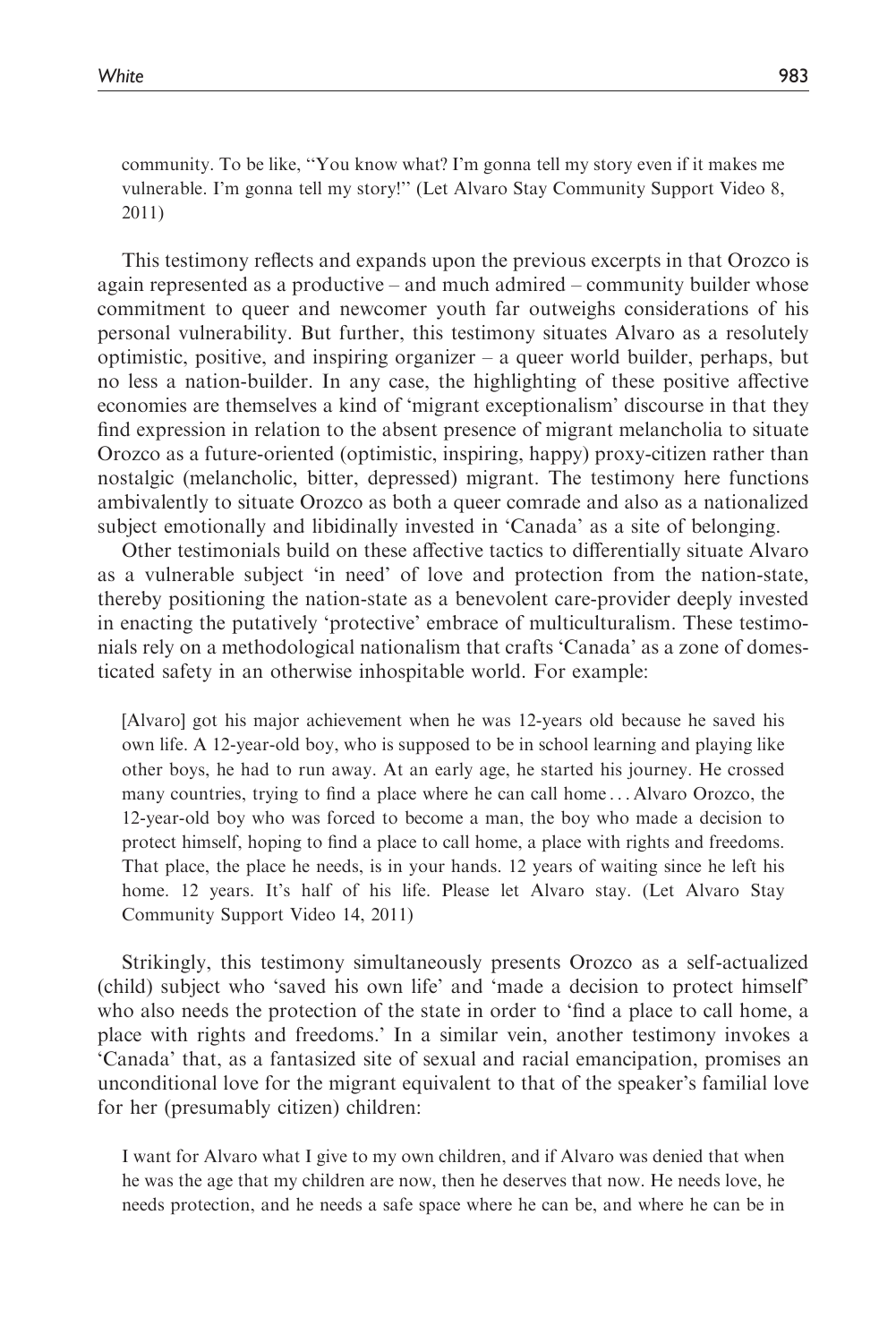community and know what unconditional love is. And I want Canada to continue to be that place for him, where he doesn't have to hide, where he doesn't have to be afraid, and he doesn't have to always be looking over his shoulder. (Let Alvaro Stay Community Support Video 1, 2011, my emphasis)

This narrative deploys Alvaro's childhood as an appeal to family and kin-like values that shore up rather than challenge methodological nationalisms. As Jasbir Puar (2013: 31) points out, 'if we are to promote a truly non-national queer agenda, we must not only be critical of familial homophobia but also of the model of family itself – even queer family.' This is because the family provides the 'affective basis of the community and nation' and is 'right at the heart of neoliberalism' in mitigating the effects of 'small government' (Ahmed in Antwi et al. 2013: 122). In both of the directly preceding testimonials, 'Canada' is figured as a space of sanctuary and protection, a place in which the rights and freedoms of vulnerable persons are not only respected but also embraced with the unconditional love of a (good) parent for her child. This might generously be read as a testimony that speaks to the queering of the kinship form, whereby the speaker and Alvaro have a familial bond that is not based on blood or domesticated belongings. But even queer family has its uses for the nation-state – family is as family does in neoliberal times (White, 2013). Moreover, the methodological nationalism at work in this narrative and the one preceding it dangerously elide the role that the nation-state plays in actually producing the very conditions of vulnerability it is then asked to ameliorate. After all, Alvaro was 'looking over his shoulder' for years precisely because his claim for protection on the grounds of sexual persecution was denied by the Immigration and Refugee Board. Canada's immigration and border security regimes quite literally produced Orozco as a criminalized subject. In highlighting Alvaro's vulnerability and 'Canada's ability to protect him, what is obscured is the fact that 'migrants are not naturally vulnerable, rather the state is deeply implicated in constructing vulnerability through immigration controls and practices' (Anderson et al., 2009: 8, original emphasis). The frameworks of methodological nationalism – strategic or otherwise – render such insights literally unspeakable if not unthinkable.

Finally, a third thread running across the collective community testimonies extends upon the characterization of Orozco as a high-performing, cosmopolitan (non)citizen of the world to argue not only that 'Canada' would be very fortunate to claim Alvaro as its own given his liveliness and vitality, but also that citizenship should be available to everyone.

This is a message for Alvaro and everyone that is supporting him. I believe that we are citizens of this world and citizenship shouldn't be, like, that difficult for someone to acquire, especially like Alvaro who has been struggling since he was 11–12 years old. I strongly believe that he deserves to stay in Canada. He deserves to become a Canadian. He deserves an opportunity to live a life with dignity, and I think that if the government allowed him to stay, the government would be doing the right thing.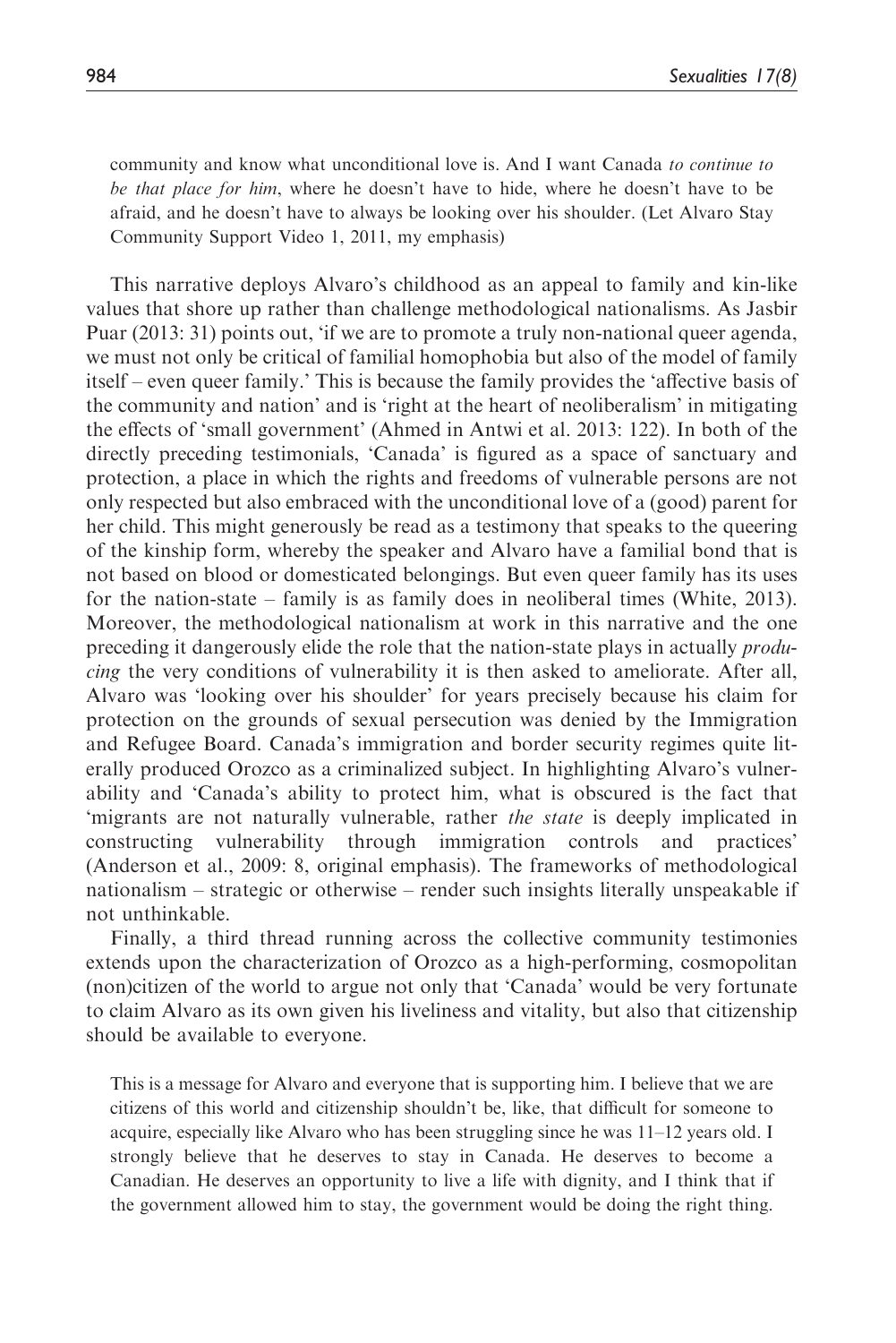And this is going to be a precedent that we need to continue to fight, we need to continue to work to build a community of everyone, because we are all one, regardless of your sexual orientation, regardless of your identity, your gender, or background. It doesn't matter. We are all one human race and we should all be supporting one another. (Let Alvaro Stay Community Support Video 15, 2011)

This testimony is significant not only in that it shores up the notion of the deserving migrant (and therefore the state's right to deny citizenship to those deemed undeserving), but further, it advances the most expansive claim for belonging of all the community testimonials. Arguing that 'we are citizens of the world,' this testimonial suggests that what is needed is 'a community of everyone.' However passionate this argument is, it nevertheless reproduces, in effect, a methodological nationalism by positioning 'citizenship-for-all' as a solution to the exclusions that are in fact endemic to citizenship as a technology of governance (Tyler, 2010; Tyler and Marciniak, 2013). Citizenship, by definition, is exclusionary. As Papadopoulos and Tsianos explain (2013: 182), 'if you include everyone and if you assign rights to everyone, citizenship becomes obsolete. ''Citizenship for all'' is an impossible term. Citizenship is ''designed to fail''' (citing Tyler, 2010). Thus, while citizenship may function as 'an important tool for creating possibilities for certain groups to be included,' Papadopoulos and Tsianos (2013: 184) go on to argue that 'it can never respond to the question that migration poses to capitalist sovereignty: What about all those who are mobile and cannot be included, that is the *majority* of the mobile populations?' As I will draw out further in the concluding section, the solution to the geopolitical disparities organized through the nation-state form and its hierarchies of citizenship cannot be 'citizenship for all.' Rather it must be the dissolution of borders and the dismantling of the differential rights that the categories of citizen, migrant, refugee, undocumented, and so on hold in place. To put it succinctly, as Nicolas De Genova does (2013: 255): 'if there were no borders, there would indeed be no migrants—only mobility.'

In gesturing toward how methodological nationalisms informed the community testimonials in support of the successful 'Let Alvaro Stay' campaign, this section has aimed to illuminate how queer anti-deportation tactics risk shoring up the nation-state as a primary site of identification while contributing to its naturalization as an inevitable horizon of belonging. To point this out is not to undermine the material outcomes achieved by the artists and activists who thoughtfully and passionately spoke out on behalf of their friend Alvaro and successfully overturned his deportation order.<sup>4</sup> Without doubt, the 'Let Alvaro Stay' campaign was successful because of the ability of activists to, on the one hand, galvanize a significant showing of support for Orozco's H & C claim (which had been filed prior to his arrest), and, on the other, to frame that support in a manner intelligible within the terms available in Canadian immigration policy and law. Given their association or affinity with No One Is Illegal (NOII), many of the advocates who created testimonies on behalf of their friend Alvaro would have been all too aware of the contradictions that inhere in advancing narratives of migrant exceptionalism,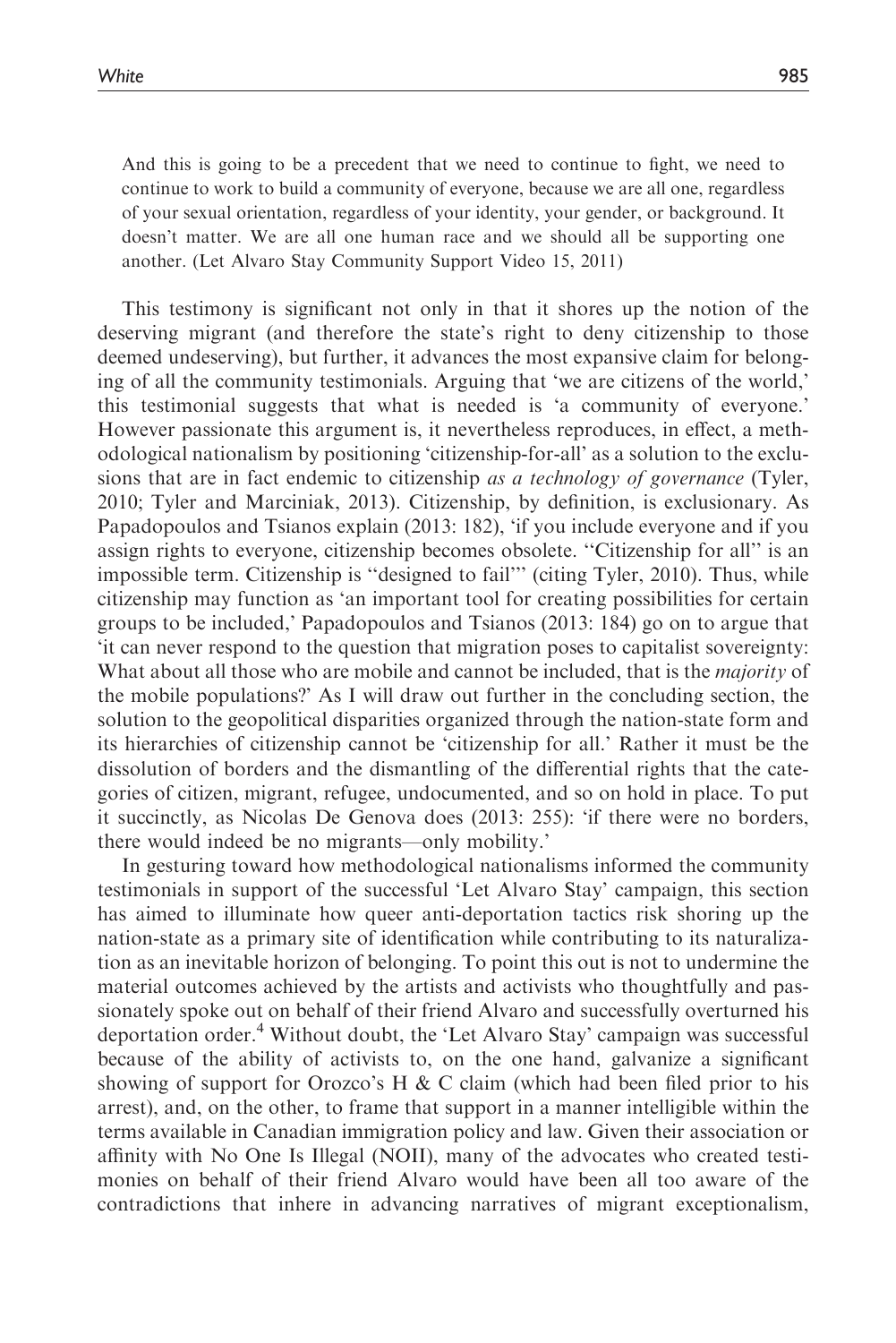state benevolence, and 'citizenship for all,' which are in tension with NOII's more radical imaginaries of open borders. Such performative contradictions are at the heart of the attempt to advance migrant struggles *within* the reality of national contexts, particularly given the profoundly individualizing logics of political asylum coupled with the carcerality of immigration and border security regimes increasingly hostile to the claims of asylum seekers unless they neatly align with particular foreign policy agendas.<sup>5</sup> I will further expand on these insights through the next section, which turns to the emergent Undocuqueer movement in the USA.

# 'We're here, we're undocuqueer' (USA, c. 2012–present)

Where the 'Let Alvaro Stay' campaign of 2011 was highly localized and centered on the struggle to prevent the deportation and regularize the status of a single undocumented migrant, the convergence of queer and migrant politics in the USA is much broader-based, more pronounced, and larger in scale. Likely, this has to do with the much greater numbers of undocumented migrants living in the USA (approximately 12 million in contrast to an estimated 120,000 in Canada).<sup>6</sup> Self-identified LGBT/queer organizers have long played a central role in the undocumented youth movement in the USA, and so it is perhaps unsurprising that a new hybridized political identity – 'undocuqueer' – was recently coined to reflect this (Guiterrez, 2012; Lal, 2013; Nair, 2012). This new political moniker was first introduced by the National Immigrant Youth Alliance, which has been involved in several inspiring direct actions in migrant detention centers,<sup>7</sup> and then augmented through the United We Dream Network's launch of the Queer Undocumented Immigrant Project (QUIP), which gathered 60 or so self-identified 'undocuqueer' activists at the UCLA Labor Center in March 2012 to develop dynamic and broad-based strategies for advancing migrant and LGBT rights simultaneously (Gutierrez, 2012). Describing its mission as one that 'seeks to organize and empower LGBTQ-identified undocumented people, LGBTQ immigrant youth and allies,' QUIP quips, 'Change the law, not the Queer. Drop the fear!' (QUIP, 2013).

Since the launch of QUIP in March 2012, Bay-area queer undocumented 'artivist' Julio Salgado (who also created the portrait of Alvaro Orozco for the 'Let Alvaro Stay' campaign pictured in Figure 1) has jettisoned the visibility of undocuqueer organizing through his protest-art styled 'I Am Undocuqueer' project. Basing his portraits on photographs and short narratives submitted by self-identified undocuqueer organizers themselves, Salgado's 'I Am Undocuqueer' series effectively puts a vibrant face (or faces) to a nationwide movement that is intent upon highlighting the simultaneity of LGBT and migrant rights struggles as they are lived and experienced by undocumented youth who are also queer-identified. According to Karma Cha´vez (2013: 81), the 'coalitional subject of the ''undocuqueer'' ... emerged from within DREAM activism in order to call attention to the unique situation of queers in the migrant rights movement and to emphasize queer leadership.'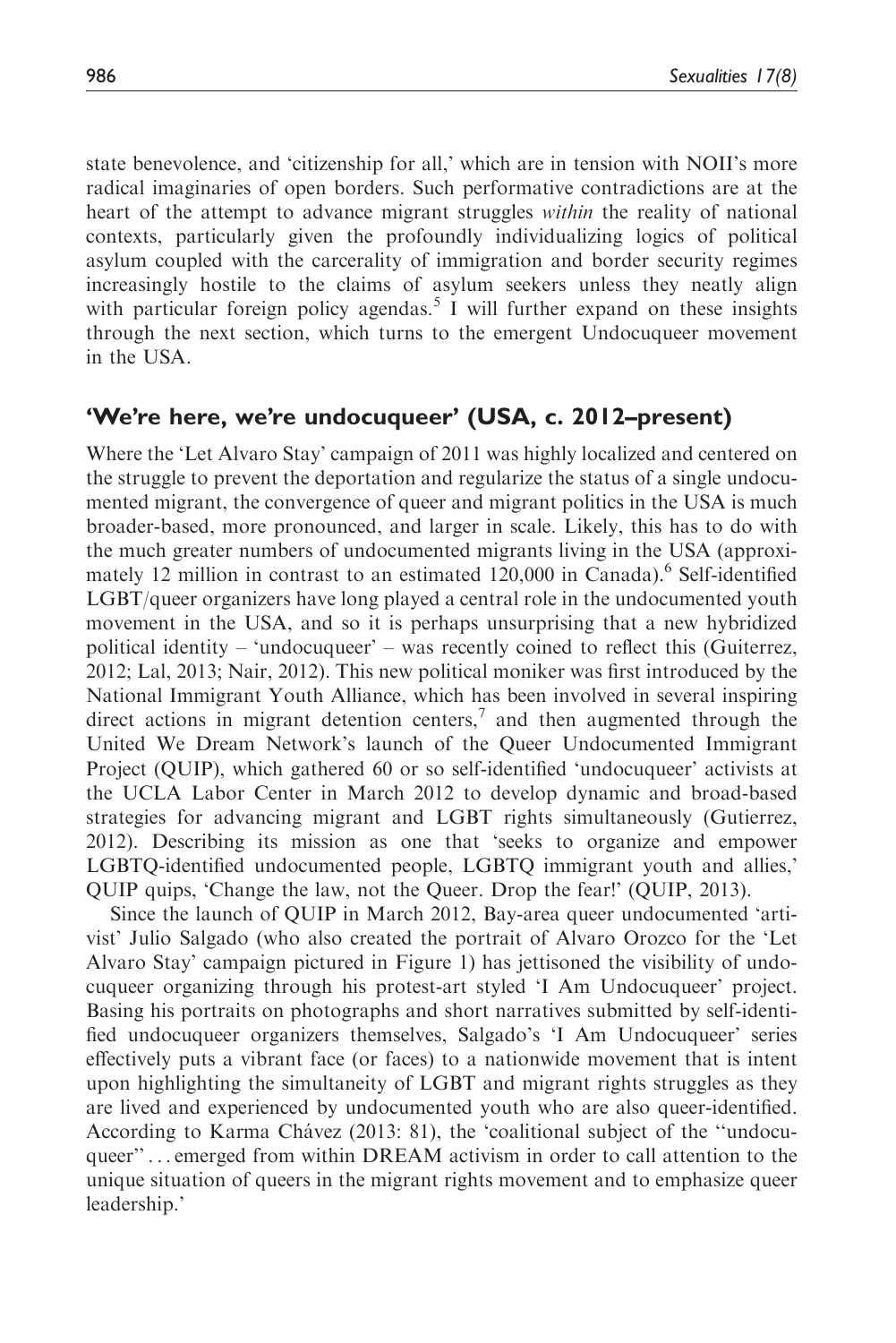Given the very limited and contested terrain through which migrant politics can be practically advanced in the USA, much recent activism has been oriented around various renditions of the DREAM Act (the Development, Relief and Education for Alien Minors Act), which would extend permanent residency privileges to undocumented youth who met a number of conditions. The conditions include:

arriving in the United States prior to the age of sixteen, living in the United States for at lest five consecutive years prior to the act's approval, possessing a clean criminal record and thus good moral standing, graduating from high school or obtaining a GED, attending two years of college or serving two years in the military within six years of the act's authorization, and being between the ages of twelve and thirty-five at the time of the act's enactment (K Chávez, 2013: 80).<sup>8</sup>

The DREAM Act was introduced as a means of regularizing the status of a very particular portion of the estimated 12 million migrants living without formal migration or residency status in the USA. As will be clear to the attuned reader, the Act is extremely exclusionary in that it reproduces dominant ideas about productive/deserving migrants – those who do not have a criminal record, those who have completed high school and post-secondary education, those who have served in the military, and, crucially, those who arrived in the USA while still technically 'children' – through no 'choice' (read: criminalized intention) of their own. Yasmin Nair (2012) has pointed out that because of the distinctions that the DREAM Act produces between unwitting undocumented migrants and intentional illegalized migrants, DREAM Activism risks directly pitting migrant youth against the grand/parent(s) or other family members who brought them to the country.

Migrant activism in the USA is extremely dynamic and complex, riddled, as it must be, with contradictions and potentials. This section focuses narrowly on Salgado's 'I Am Undocuqueer' project in order to explore the promising emergence of new political subjectivities and desires as depicted in undocuqueer portraiture on the one hand, and the dangers or risks of such representational strategies on the other. In focusing thus, this section does not aim to summarize or encapsulate the divergent wealth of migrant activist strategies that continue to emerge in the USA (some of them very confrontational indeed), but rather to  $-$  in tandem with my analysis of the 'Let Alvaro Stay' campaign – flash up and work through some of the performative contradictions at play in the iconographic tactics and political imaginaries of undocuqueer organizers and allies.

Salgado's signature in the 'I Am Undocuqueer' project is the use of a bright and vibrant palette of colors through which he renders cartoon-like portraits of selfdeclared undocuqueers (Figure 2). The festive colors make these portraits immediately non-threatening, positively representing undocuqueer identities and political subjectivities as resolutely cheerful, optimistic, brave and insistent. Playing on the notion of 'coming out' about both sexual orientation and migration status at once, each of Salgado's portraits include brief, punchy texts in the style of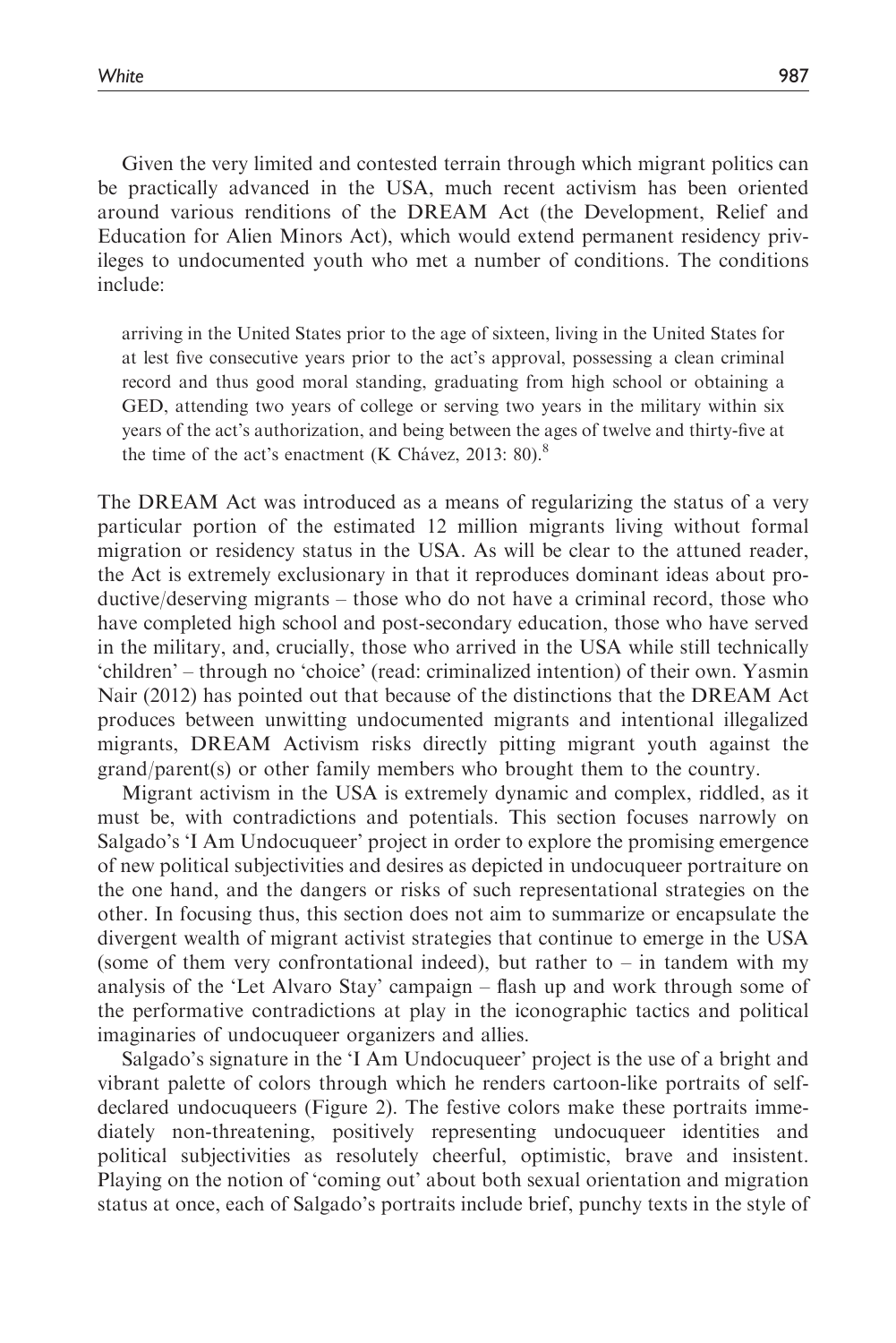

Figure 2. 'I Am Undocuqueer' portrait of Reyna W (2012). Reprinted with permission by Julio Salgado.

'the personal is the political,' drawn from activists' self-produced narratives regarding experiences and political visions.

Unsurprisingly, a wide range of politicized positions is evident amongst organizers depicted in the 'I Am Undocuqueer' project. Reyna W (see Figure 2) quips, 'Coming out of the shadowy closet: Undocumented and queer, come join me!' The text accompanying Jorge M's image (not pictured) reads: 'Because my identity is constantly denied, blamed and silenced, it is my duty to be out and to stand up and use my voice to make a difference.' Mario's portrait, against a backdrop of acidic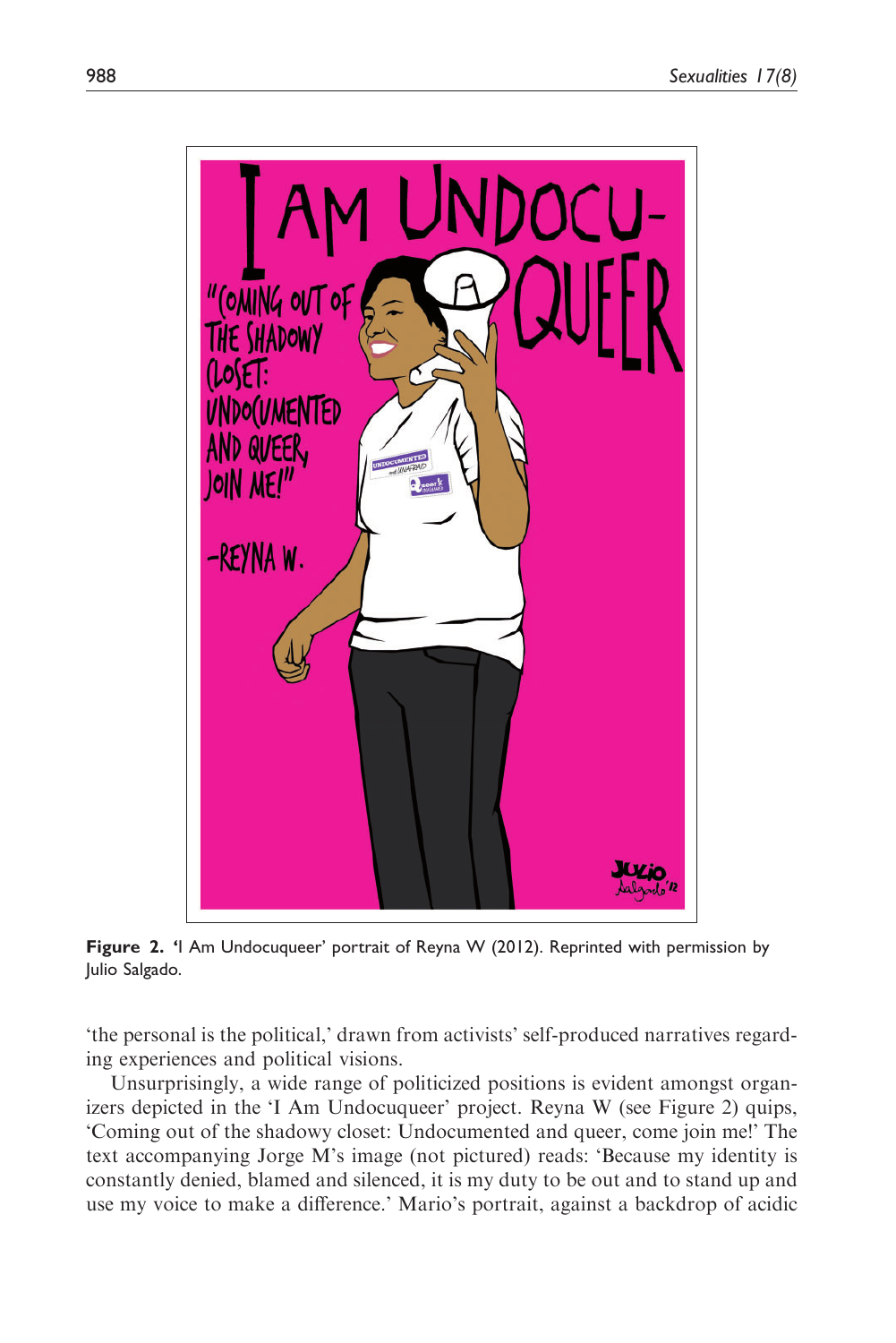mint green, somewhat ominously advises in stark contrast to his friendly grin: 'I am Undocuqueer. You will meet me sooner or later!' In a more confessional manner, Imelda's portrait reads, 'As an undocumented Jota, I was taught to hate myself but I have consciously struggled to love me.' A portrait of Nicolas romantically muses, 'Unknowingly but willingly these many talents will continue to expand just like the wings in my dreams that take me to new grounds. Not looking back, not expecting much, just letting those migrating winds blow me where I'm supposed to be.' Organizer Ireri's portrait more directly challenges legal and territorial imaginaries in declaring, 'Just like being queer has allowed me to forget the norms, I want to be able to say forget the laws (immigration laws specifically) and start living.' The range of political identifications and desires gathered and deployed through Salgado's 'I Am Undocuqueer' project is, I would suggest, indicative of the dynamism within undocuqueer organizing. What is common to all of these portraits is the declaration of a new hybridized or 'coalitional' (K Chavez, 2013) political identity that has been made possible through the lived experiences of undocumented migrant youth who also self identify as queer.

Compellingly drawing on political protest iconography and personal testimony, Salgado's 'I Am Undocuqueer' portraits have circulated widely through various social media sites (tumblr, Facebook) over the last three years, and a compilation of his vibrant portraiture is forthcoming under the title The Undocuqueer Book. Salgado's first undocuqueer mural was installed at the corner of Bryant and 24th Streets in San Francisco's Mission district in June 2013, during the city's gay pride month. Like the otherwise ephemeral community support videos created for Alvaro Orozco, these portraits and their compilation index an important moment in convergent queer and migrant justice/anti-deportation organizing, carrying, not least, the potential to return a political edge to mainstream gay and lesbian organizing. As Salgado put it himself in a recent interview, 'I think it's really important that [the Undocuqueer billboard] is there for the month of Pride because a lot of times when we think about Gay Pride, we think Gay Marriage, we think white males and it's important for us to tell the LGBT community, ''Hey we're also undocumented, we're also immigrants.'' There's other issues that are not being talked about in the mainstream media' (Salgado, quoted in Moreno, 2013).

Salgado's documentation of the 'undocumented and unafraid' through his undocuqueer portraiture functions to draw greater attention, from a more diverse range of politicized networks, to the plight of undocumented migrants living in the USA without status or permanent residency privileges. As one undocumented college graduate who recently witnessed the deportation of both of his parents declared, 'The purpose of our media is to bring this discussion forward. It gives us the opportunities to share our stories and voices, our opinions... to alter people's perceptions of who an undocumented person or student is' (quoted in AL Chavez, 2011, my emphasis). Efforts such as Salgado's to document the undocumented thus aim, in part, to challenge dominant stereotypical views of undocumented migrants as heterosexual, reproductively 'threatening,' poor, and de facto criminals.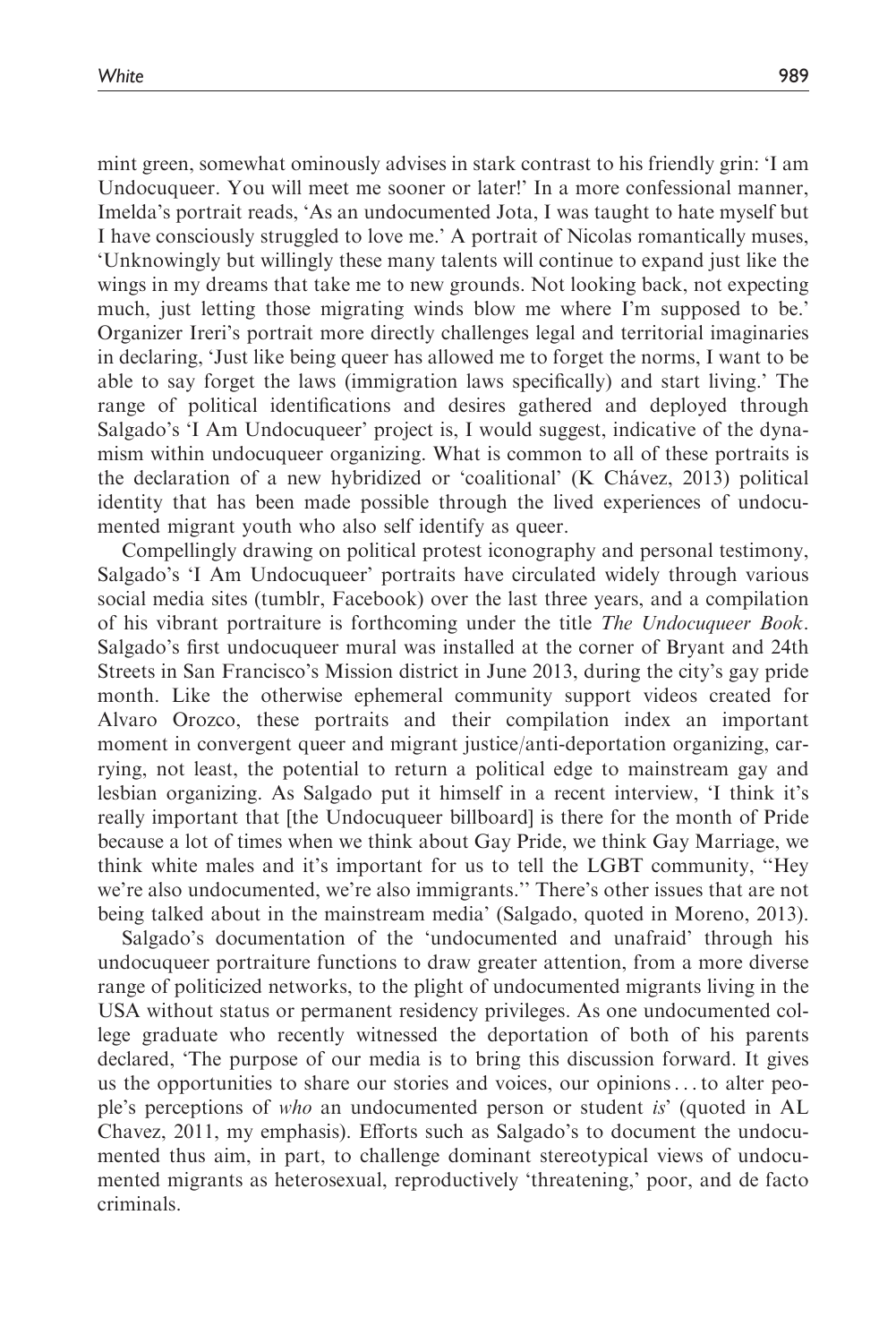Tactics designed to reveal 'who' undocumented migrants 'really are' – or what they might become ('undocuqueer') – enact a performative contradiction in that they risk reinforcing as much as disrupting normative scripts around deserving (morally upstanding, 'accidental' migrants) and undeserving migrants (criminals, intentionally law-breaking migrants). In other words, the 'coalitional' rhetorical moves of migrant youth activism gesture toward both normative and utopian politics at once (K Chávez, 2013: 81). The increasing visibility and cultural capital of Salgado's 'I Am Undocuqueer' portraiture opens promising space for the vibrant, colorful and festive celebration of new political subjectivities that have the potential to simultaneously challenge the vulnerabilities produced through grids of sexuality and gender normativity and the violences of detention and deportation. Yet, at the same time, such representational tactics  $-$  in the form of announcing a new 'identity' formation – risk subtending the radical potential of such convergent politics within a register of visual containment: normativizing by definition.

To better illustrate the tensions that I am pointing to here, let me bring Salgado's 'I Am Undocuqueer' project into contrast with a poster produced for 'National Coming Out of the Shadows Day.' Drawing on the fact that much of the leadership of the Immigrant Youth Justice League (IYJL) self-identified as queer and undocumented, the declaration of 10 March 2010 by the IYJL as 'National Coming Out of the Shadows Day' clearly drew on the rhetorical strategies of gay and lesbian politics in calling on undocumented migrants to 'come out' about their migration status and march for legalization (see K Chavez,  $2013: 82-100$  for an insightful discussion of the discourse of closets and shadows in relation to migrant politics). The poster for the event depicted only the silhouette of a person to visually portray the anonymity that the shadow of illegality enforces, but also allows. In contrast to the highly individualized 'I Am Undocuqueer' portraiture, I would argue that the figure in silhouette on the 'National Coming Out of the Shadows Day' poster is, in fact, much more suggestive of a *queer* politics along the lines of that described by Nicolas De Genova's analysis of the migrant mobilizations of Spring 2006. Rather than relying on strategies of representation, the poster of the anonymous figure gestures toward the imperceptible presence of differential statuses and mobilities. In an inversion of Mario's warning, 'I'm Undocuqueer. You will meet me sooner or later,' referenced earlier, the promise of the figure in shadows is the implied message 'we're here, we're all over, and you don't even know where to look for us' (K Chávez, 2013: 93).

Indeed, political strategies of visibility and representation carry the material effect of exposing undocumented or otherwise 'irregular' migrants to the brutalities of detention, deportation and state border patrol (Tyler and Marciniak, 2013: 152). As Papadopoulos and Tsianos put it (2008: 229), 'visibility, in the context of illegal migration, belongs to the inventory of the technologies for policing migrational flows.' Visibility politics, as a last resort, may be subversive to the extent that migrants enact themselves as recognizably political subjects, pushing back against an invisibilization necessitated by the precarities of deportability. But visibility politics are also highly problematic in that they shore up the legitimacy of the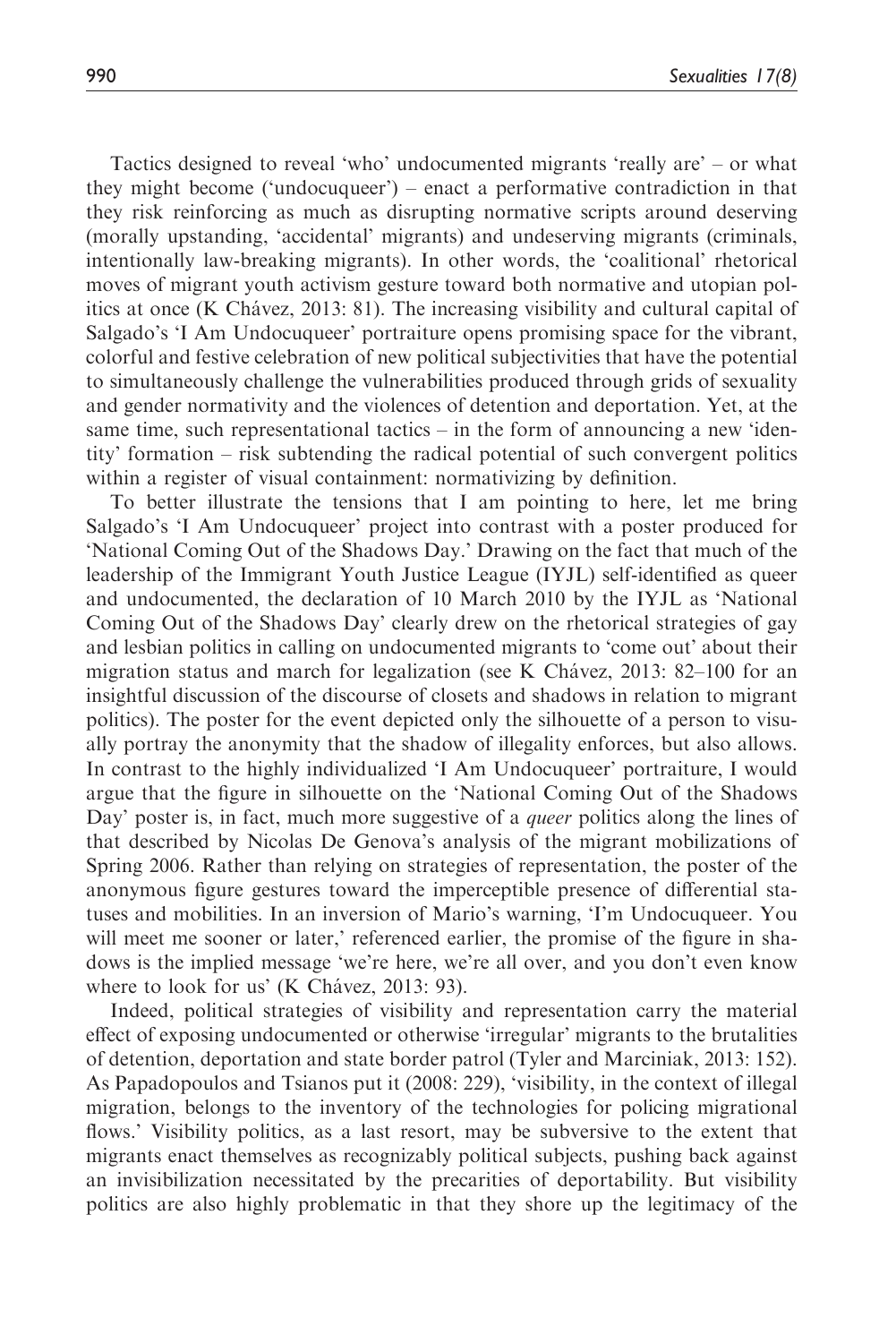quantifying representational regimes that sovereign power uses to individualize and quantify persons as belonging or not belonging to the territorialized population. The politics of visibility and representation thus function in tandem with methodological nationalism in the sense that national sovereignty insists on 'the ideal correspondence and congruence of people and territory' (Papadopoulos and Tsianos, 2008: 231). To the extent that all queer anti-deportation activism is forced to negotiate the terrain of visibility politics in advocating rights and recognition, it could be argued that such activism is always already wrapped up in the logics of methodological nationalism. After all, the demand for rights and recognition presupposes and thus reaffirms the authority of the state to grant such privileges to individuals rather than challenging the inherent violences organized and naturalized through borders and immigration regimes. Such is the 'advocate's dilemma' of advancing migrant justice within the nation-state context.

# Queering queer migrant politics: Toward no borders futures

In deploying methodological nationalisms and visibility politics as tactics for alleviating the suffering, marginalization and exploitation of queer undocumented migrants, queer migrant organizing such as the 'Let Alvaro Stay' campaign in Canada and the undocuqueer movement in the USA risks slipping into the vortex of what David Eng, Judith Halberstam and José Esteban Muñoz (2005) have termed 'queer liberalism.' Queer liberalism describes the ways that radical political aspirations get rounded up and contained through the petitioning for rights and recognition (Eng et al., 2005: 10). Such rights-based organizing ultimately reasserts the state's authority to make determinations about who should be subject to rights (of citizenship, of permanent residency) and who can – and should – rightfully be excluded. While gaining rights and recognition for (some) queer undocumented migrants stands to alleviate the suffering, vulnerability and precarity of those who, like Alvaro, gain the 'right to stay,' such strategies are inherently limited. As forms of 'homonationalism' (Puar, 2007), they cannot, and do not, fundamentally challenge the nation-state form or the technologies of governance that citizenship upholds.

Both the 'Let Alvaro Stay' campaign and the 'I Am Undocuqueer' project are examples of demands for regularization, a means to legalize or 'regularize' the status of undocumented migrants. Regularization programs like the DREAM Act are themselves forms of governance, acting to categorize and separate 'those worthy of permanent residency and eventual formal citizenship from those deemed unworthy or dangerous' (McDonald, 2009: 68). In Jean McDonald's (2009: 74) succinct formulation, 'to advocate for a regularization program is to participate in a nation-building exercise: to ask the state to reassert itself and make decisions about who is desirable and who is undesirable.' And yet, the demand for regularization remains one of the central strategies of groups such as No One Is Illegal, the Toronto-chapter of which organized the 'Let Alvaro Stay' campaign, which evokes the state's authority in the very plea to 'let' Alvaro stay.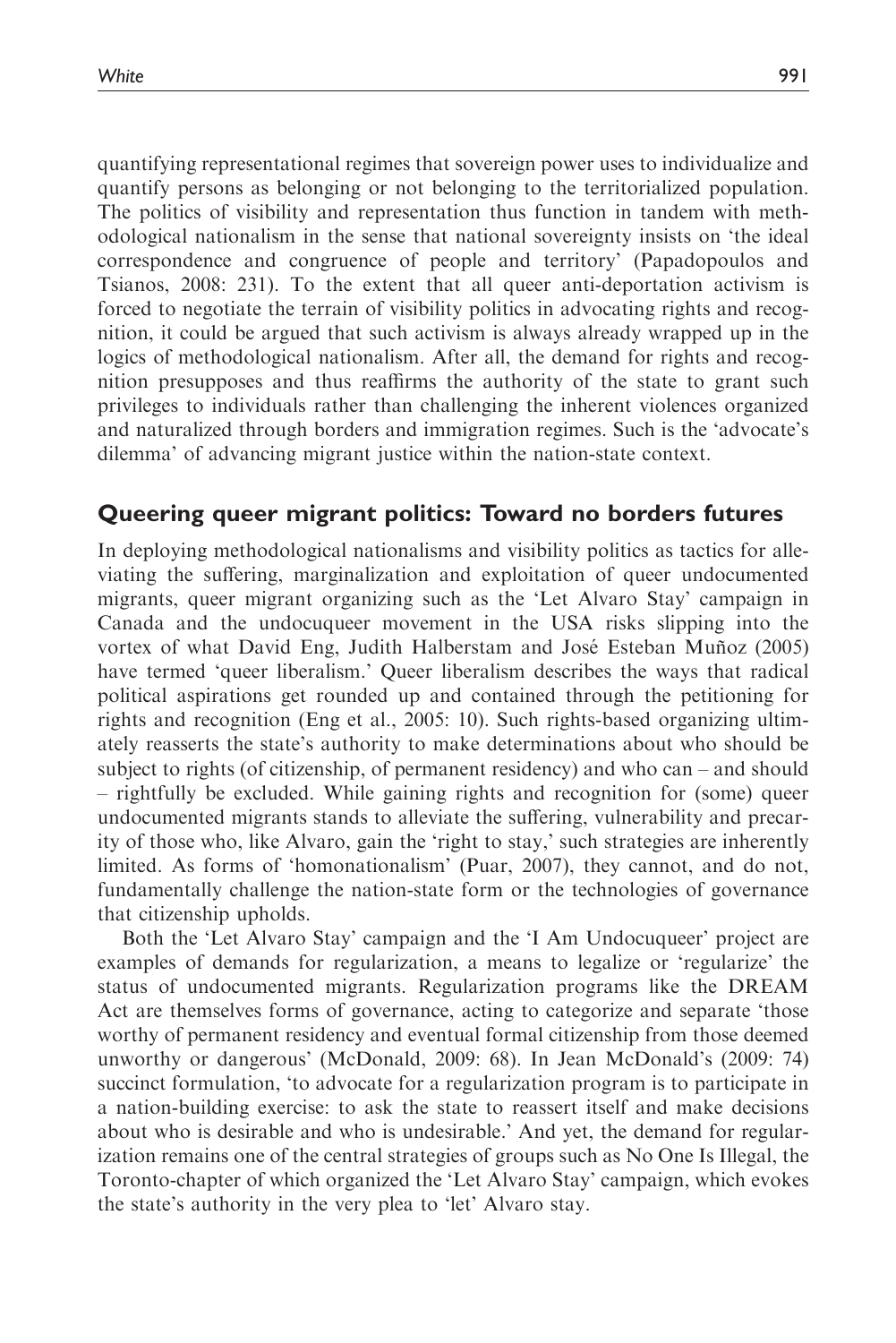While neither the 'Let Alvaro Stay' campaign nor the still emerging undocuqueer movement directly challenge the logic of nation-states and border security regimes, activists involved in both of these examples of queer anti-deportation activism are demonstrably critical of discourses of rights and citizenship. Recall, for example, the text accompanying Ireri's 'I Am Undocuqueer' portrait, in which she declares: 'Just like being queer has allowed me to forget the norms, I want to be able to say forget the laws (immigration laws specifically) and start living.' Ireri's declaration suggests that immigration law – which upholds the nation-state's right to determine who will be granted the rights of residence and citizenship – captures and contains life and its possibilities. She suggests that the state form, much like regimes of gender and sexual identity, actively controls and limits desire, whereas mobility across and through these normative grids opens up spaces for new desires, new forms of life. Likewise, Dmitri Papadopoulos and Vassilis Tsianos (2008: 224) argue that mobility is not about 'movement' per se, rather it is about 'the appropriation and remaking of space' (my emphasis). Building on these insights, I would argue that queer migrant justice activism is inherently a *spatial* politics. At its best, queer migrant activism could be *respatializing*, challenging the territorialities of the nation-state form – that power that produces the vulnerability that it is then asked to ameliorate – and also that of gender and sexual identity – which, through the inherent violence of representation, territorializes desire, holding it in place.

This returns me to the problem or tension of 'performative contradiction' that Butler insists is necessary for the very possibility of radical politics. In working to expand the sphere of inclusion, queer anti-deportation activists do not only unwittingly reproduce methodological nationalisms, they do so *strategically* in order to make their claims hearable by the state. As Harsha Walia (2013: 184), movement organizer with No One Is Illegal has reflected, there are deep paradoxes in meeting the immediate needs of individuals within the system 'while also mobilizing for the eventual abolition of oppressive systems.' Clearly there are 'contradictions inherent in fighting for immigration status while advancing opposition to the legitimacy of borders' (Fortier, 2010: 3). Yet, as Walia suggests (2013: 184), what has sustained NOII is 'the deliberate *fusion* and *cohesion* of these seemingly divergent strategies, with attentiveness to context, as well as to refuse to engage in reformist strategies that are essentially contrary to our transformative values.' The granting of status to the millions of migrants living without legal rights in the USA, Canada and beyond would have an enormous impact on the quality of lives lived within the context of nation-states, the current dominant form of geopolitical social order. But to what extent might this energy be redirected into a more expansive critique of the nationstate form and its governance through citizenship as key mechanisms in the global organization of hierarchies of exploitation that are central to the intensification of capitalism?

Fighting for 'fairer' immigration policies is not a solution to the violences that are produced and organized through the nation-state form as a motor for global capitalism. As Bridget Anderson, Nandita Sharma and Cynthia Wright (2009: 5) have asserted, 'the simultaneous process of granting more freedom to capital and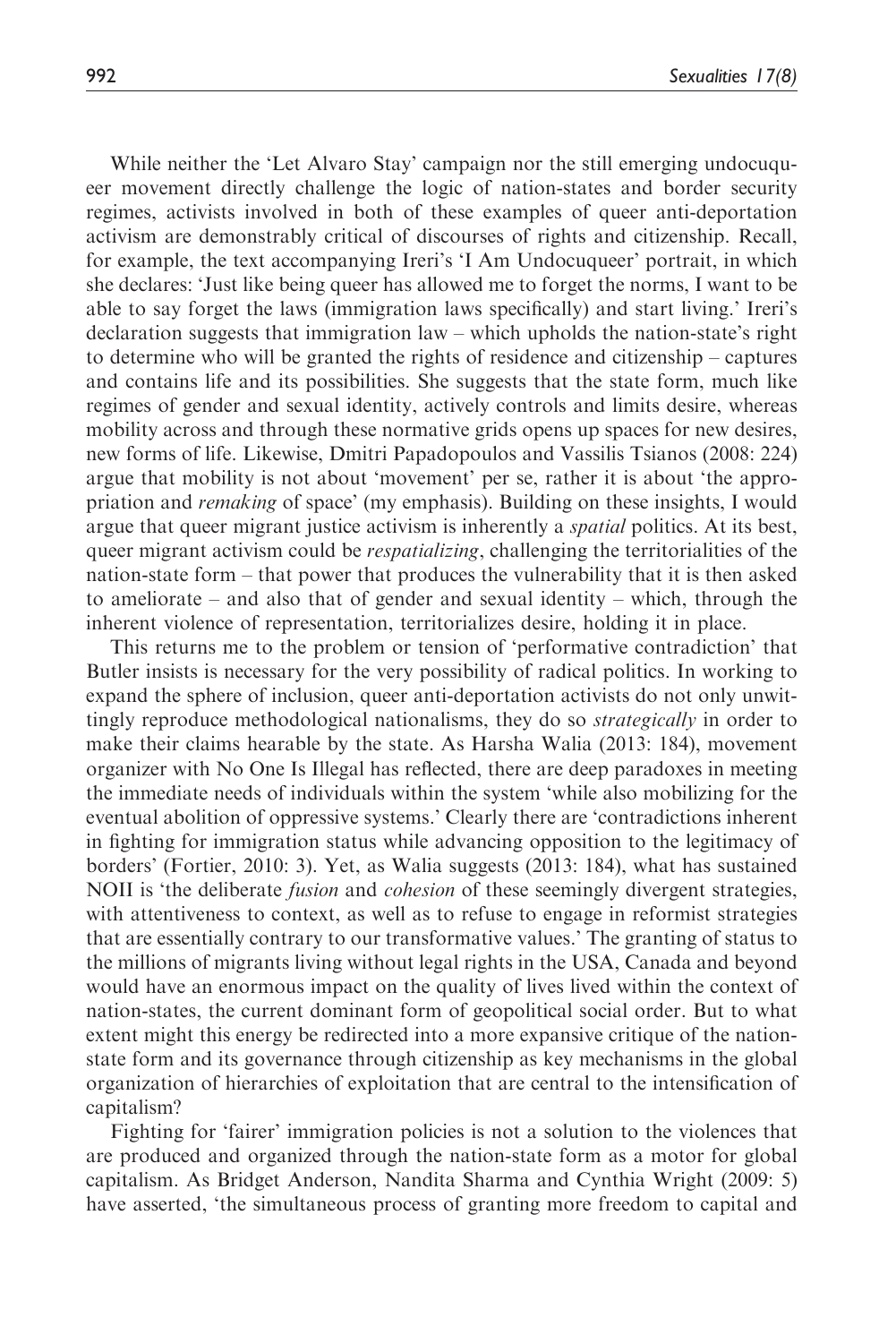less to migrants is far from a contradiction and is in fact a crucial underpinning of global capitalism and the equally global system of national states.' Undocumented migrants – and their perpetual deportability – are *necessary* for the functioning of global capitalism and the nation-states we currently describe as 'Canada' and 'the USA' as peripheral and exploitable laborers. Borders do not function to stop migration, rather they function to produce differential belongings and 'an active process of inclusion of migrant labor by means of its criminalization' (Mezzadra, 2004). This is why it is so crucial to move beyond a politics of representation and visibility and toward a more thoroughgoing critique of how nation-states and nationalized identities – citizen, migrant, undocumented, all these are identities of un/belonging whose intelligibility is entirely yoked to a methodological nationalism – must be transformed if we are ever to move beyond the disparities relied on and reproduced by global capitalism.

I suggested earlier that the solution is not one of 'citizenship-for-all' as advocated by one of Alvaro's allies. 'Citizenship-for-all' is an impossible formulation in that it ignores the fact that citizenship, by definition, is exclusionary. But moreover, this formulation obscures the role that citizenship plays as a global differencemaking device and as a technology of labor governance. Whether as a form of 'inherited property' or a 'birthright lottery' (Shachar, 2009; Shachar and Hirschl, 2007), one's citizenship or non-citizenship has profound effects on one's life chances. The solution to the unevenness in life chances that national borders not only reflect but actively produce and organize is therefore not 'citizenship-for-all' but rather the dissolution of borders and nation-states. Recollecting De Genova (2013: 255), without borders there can be no 'migrants,' only mobility.

Calls for the dissolution of national borders require a rethinking and creation of new forms of 'society,' new subjectivities, and new political imaginaries 'not identified with nationalist projects (projects that are deeply racialized, gendered, sexualized, and productive of class relations)' (Anderson et al., 2009: 6). A politics of no borders finds resonance with queer critique in that both queer theory and no borders imaginaries focus on potentialities and becoming rather than the apprehensions of 'being.'<sup>9</sup> Far from a 'utopian' project, then, queer no-borders imaginaries are 'imminently practical' as a challenge to the ongoing legacies of colonialism and empire building that the nation-state system holds in place (Anderson et al., 2009). Just as the burden of challenging the violences of the gender/sex system is not one to be borne by gender non-conforming, trans and queer people alone, nor should the challenge of advancing a no-borders politic be up to undocumented migrants by themselves. Indeed, one of the most radical challenges to borders and immigration regimes that could emerge would be a mass scale refusal of citizens themselves to continue to identify as such. As a way of moving beyond the 'advocate's dilemma' (Cook, 2010) of advancing migrant rights within national contexts, those of us with the documents of citizenship might best enact the possibilities for a queer solidarity by ourselves refusing a national identification and the documents themselves. Declaring not 'we are all citizens' but rather 'we are all undocumented' could be a means toward not the erasure of the specificity of migrant vulnerability, but to the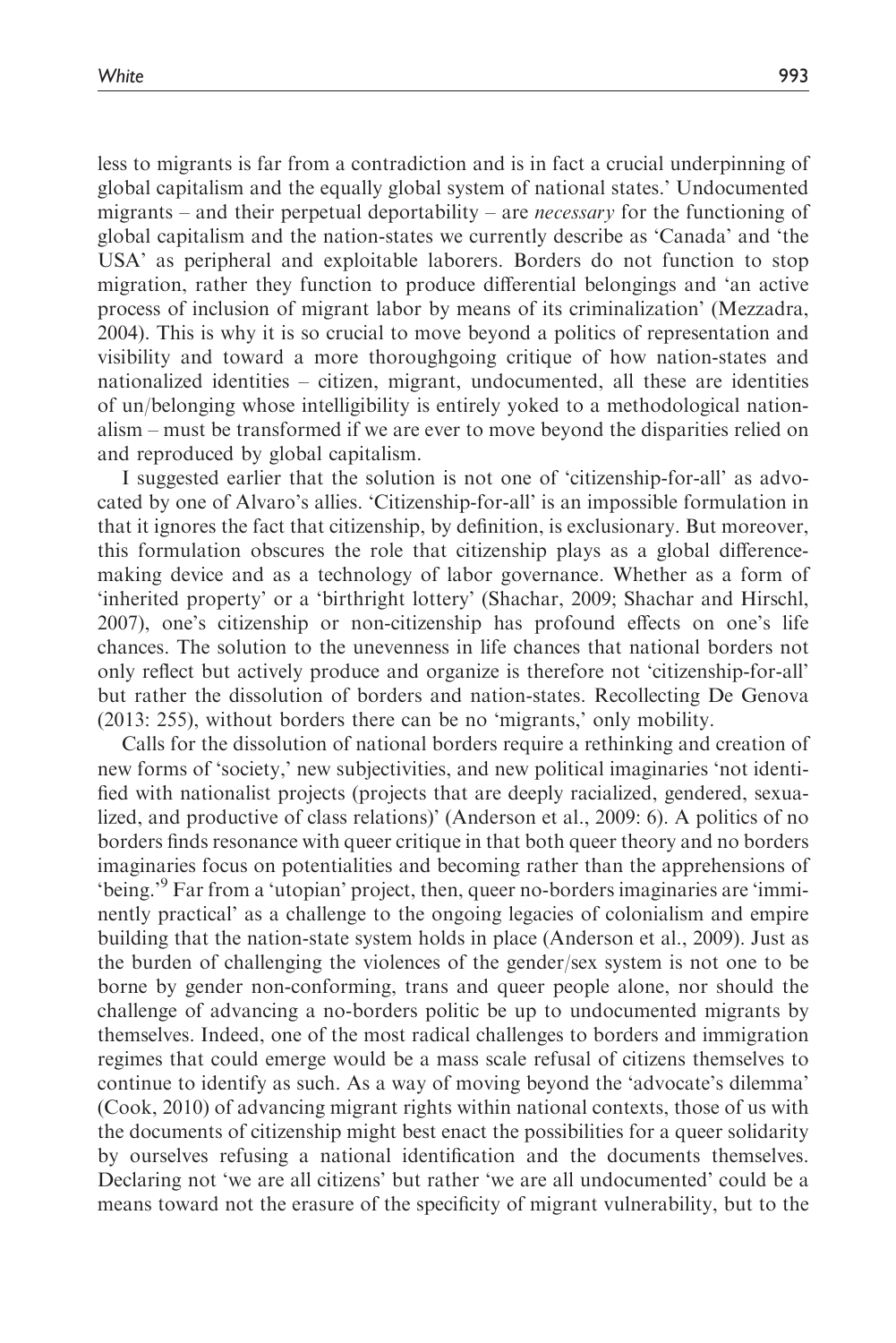enactment of a Deleuzian becoming imperceptible of everyone. The becoming imperceptible of everyone would immediately overwhelm the grip of methodological nationalisms, and would throw the societies of control into generative crisis.

## Acknowledgments

In addition to two anonymous reviewers whose critiques helped me to reconceptualize this article, I would also like to thank Rachel Lewis, Nancy Naples, Karma Chávez, Anne-Marie D'Aoust, Dan Irving and Darius Grove for thoughtful feedback on various earlier versions. Thanks are also due to my colleagues at the University of British Columbia, Okanagan, and audiences at the American Studies Association meetings in Washington, DC, the Sexuality Studies Association meetings in Victoria, the University of Minnesota, and the Memorial University of Newfoundland for questions and feedback on earlier drafts.

#### **Notes**

- 1. Such as the 'A Day Without Us' marches and strikes in Italy, Greece, Spain and France in 2011 that were directly inspired by the 'A Day Without Immigrants' mobilizations of Spring 2006 in the USA (Tyler and Marciniak, 2013: 143).
- 2. The spatial politics of embodiment are clear in Adrienne Rich's description of the body as 'the geography closest in' (1986, 212).
- 3. The H  $\&$  C provisions are currently the only means available for migrants to appeal a denied refugee or asylum claim in Canada. The outcome of such appeals relies heavily on the applicant's ability to demonstrate a high degree of integration into Canadian society, having family members in Canada and paid employment. Jean McDonald (2009: 73) suggests that H & C applications have a very low rate of success at approximately  $5\%$ overall.
- 4. It is important to point out that the swift response to Orozco's detention was made possible in the first instance through the many connections Alvaro himself had established over his many years of living and working in the city. This bears witness to the creative capacities of migrants to generate 'infrastructures of connectivity, affective cooperation, mutual support and care' that signal an autonomization of migration and mobility that escapes or flies under the radar of the regimes of control (Papadopoulos and Tsianos, 2013: 185).
- 5. For instance, at the time that Alvaro was incarcerated in immigration detention, Jason Kenney, then Minister of Citizenship and Immigration Canada, was working with Arsham Parsi of the Iranian Railroad for Queer Refugees to raise the quota for UNHCR assisted Iranian queer refugees to Canada. Meanwhile, in the years spanning 2006 to 2011, more than 72,000 refugees were arbitrarily detained and the Canadian Border Services Agency carried out more than 83,000 deportations (Behrens, 2012). It must be noted that queer asylum advocacy is fraught given that the resistance to negative asylum decisions often focuses on the 'right' of a particular individual (like Alvaro) to stay, rather than challenging the logics of deportation and state violence as such. This is, in part, because of the profoundly individualizing logic at the heart of the political asylum system in the global North and West. I am grateful to the editors of this special issue for pointing this out.
- 6. There is no way to accurately measure the numbers of people who have departed from the quantitative, datalogical control apparatuses of the state.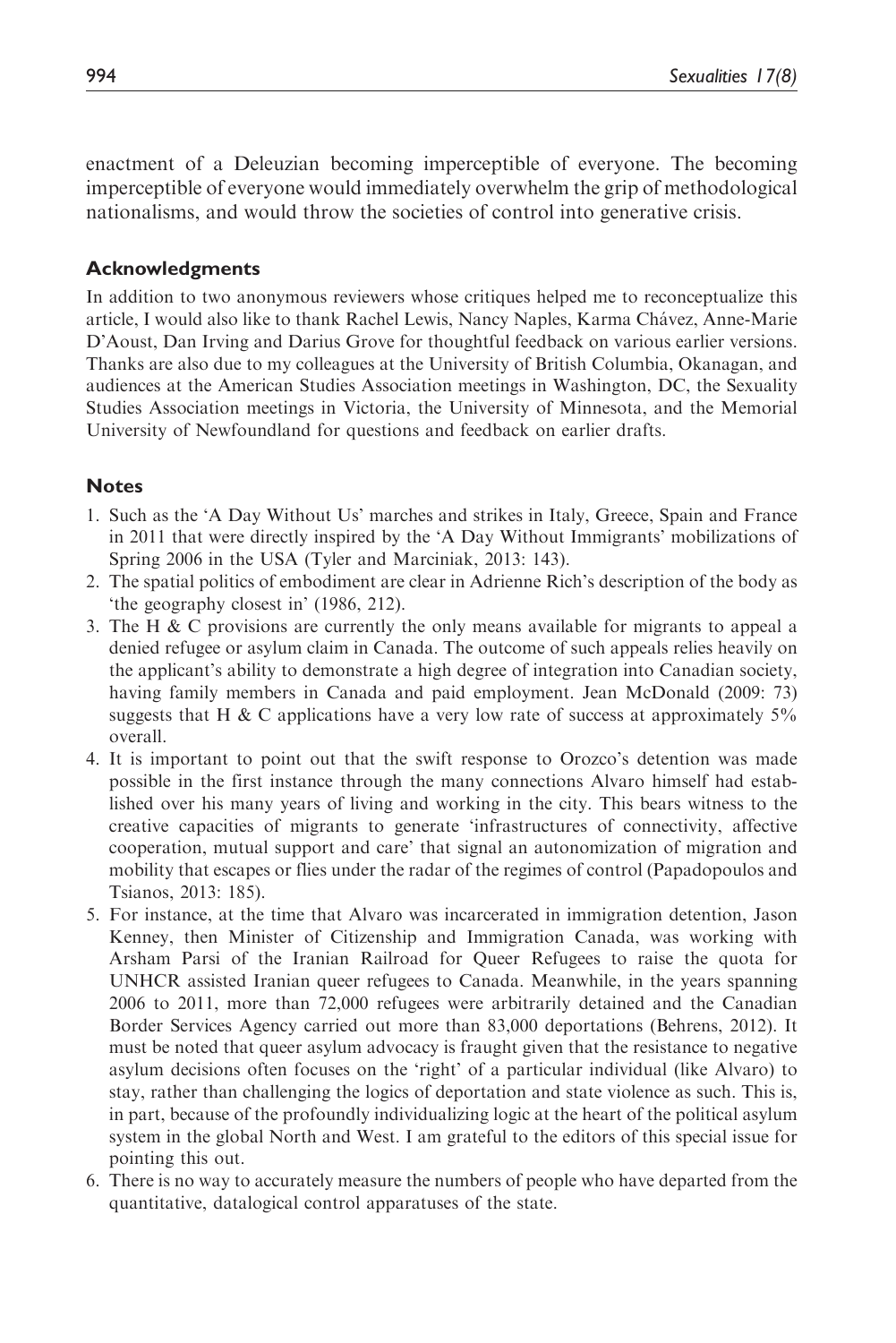- 7. For example, El Paso detention center in Texas and the Broward Detention center in Florida.
- 8. The DREAM Act has gone through multiple renditions and been squashed multiple times since its introduction in August 2001. In the summer of 2012, Barack Obama promised that the 'spirit' of the Act would be honored to the extent that his government would not deport undocumented youth who fit the DREAM Act criteria, calling this the Deferred Action for Childhood Arrivals (DACA). According to Presente.org's Deportation Clock, however, the Obama administration has deported more than 1.7 million people since 2009 (Presente.org, 2013). Over the last four years (from 2009 to 2013), more people have been deported than in all the years prior to 1997 combined.
- 9. The politics of representation effectively operate as processes of ontological capture/ seizure in the sense that recognition binds 'becoming' into 'being.'

#### **References**

Anderson B, Sharma N and Wright C (2009) Editorial: Why no borders? Refuge 26(2): 5–18.

- Antwi P, Brophy S, Strauss H and Troeung Y-D (2013) 'Not without ambivalence': An interview with Sara Ahmed on postcolonial intimacies. Interventions: International Journal of Postcolonial Studies 15(1): 110–126.
- Behrens M (2012) Taking liberties: Canada's booming business of detention and deportation. Rabble.ca (12 February). Available at:<http://goo.gl/itN41> (accessed 10 June 2013).
- Bettcher T (2014) Trapped in the wrong theory: Rethinking trans oppression and resistance. Signs 39(2): 383–406.
- Butler J and Spivak G (2007) Who Sings the Nation State? London, New York, Calcutta: Seagull Books.
- Chavez AL (2011) DREAMers online project on what it means to be young and undocumented in the US. The Huffington Post (19 November). Available at: [http://goo.gl/](http://goo.gl/zkTAM) [zkTAM](http://goo.gl/zkTAM) (accessed 15 June 2013).
- Cha´vez K (2011) Counter-public enclaves and understanding the function of rhetoric in social movement building. *Communication Quarterly* 59(1): 1–18.
- Cha´vez K (2013) Queer Migration Politics: Activist Rhetoric and Coalitional Possibilities. Urbana: University of Illinois Press.
- Cohen C (1997) Punks, bulldaggers and welfare queens: The radical potential of queer politics? GLQ: A Journal of Gay and Lesbian Studies 3(4): 437–465.
- Cook ML (2010) The advocate's dilemma: Framing migrant rights in national settings. Studies in Social Justice 4(2): 145–164.
- De Genova N (2007) The production of culprits: From deportability to detainability in the aftermath of 'Homeland Security'. Citizenship Studies 11(5): 421–448.
- De Genova N (2010) The queer politics of migration: Reflections on 'illegality' and incorrigibility. Studies in Social Justice 4(2): 101–126.
- De Genova N (2013) 'We are of the connections': Migration, methodological nationalism, and militant research. Postcolonial Studies 16(3): 250–258.
- De Genova N and Borcila R (2011) An image of our future: On the making of migrant 'illegality'. AREA Chicago. Available at: [http://www.areachicago.org/p/issues/](http://www.areachicago.org/p/issues/immigrations/image-our-future/) [immigrations/image-our-future/](http://www.areachicago.org/p/issues/immigrations/image-our-future/) (accessed 2 February 2014).
- Eng D, Halberstam J and Muñoz JE (2005) What's queer about queer studies now? Social Text 84–85, 23(3–4): 1–17.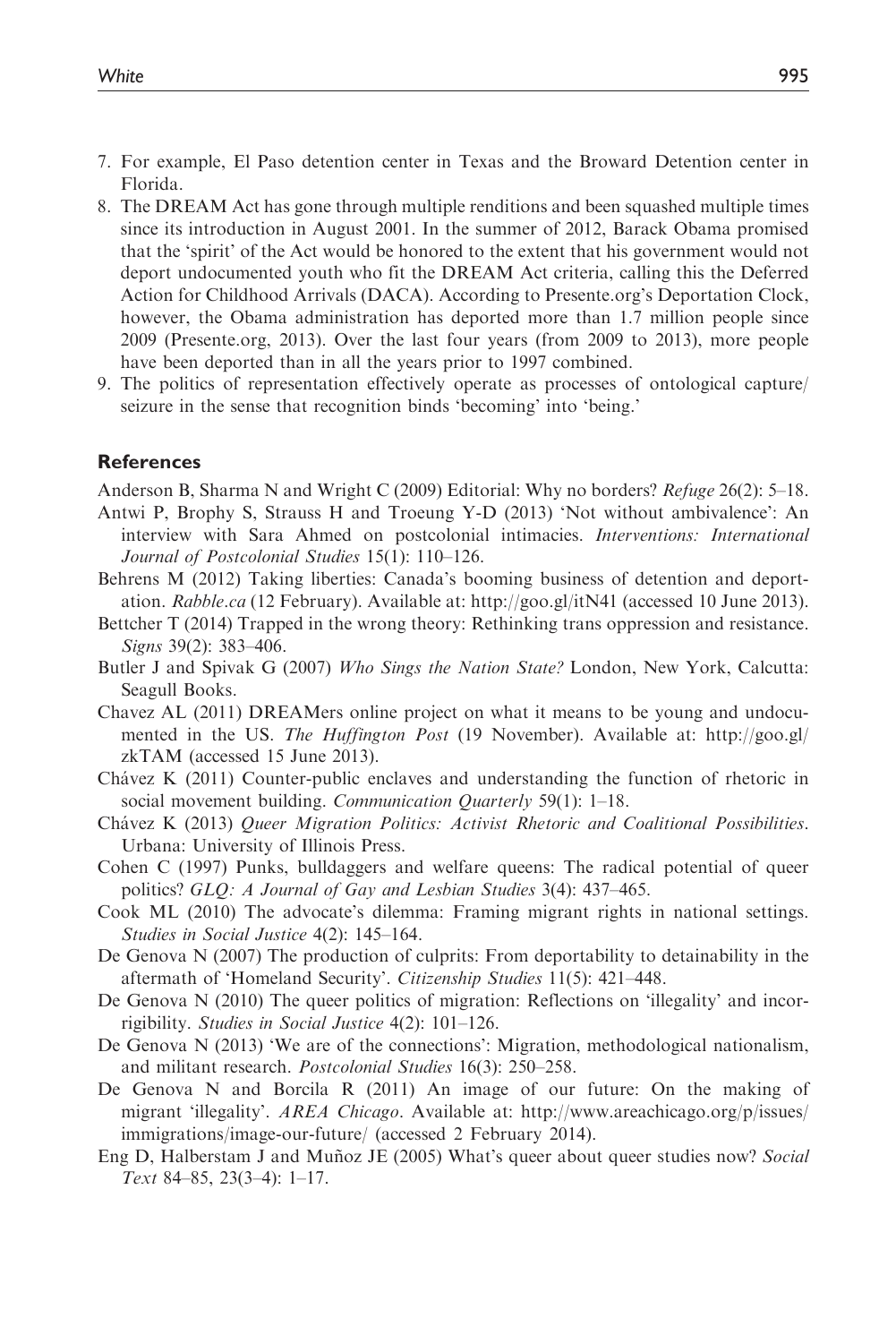- Erickson M (2011) Let Alvaro Stay: A petition. Available at: [http://www.change.org/en-CA/](http://www.change.org/en-CA/petitions/let-alvaro-stay-in-canada) [petitions/let-alvaro-stay-in-canada](http://www.change.org/en-CA/petitions/let-alvaro-stay-in-canada) (accessed 15 July 2013).
- Fortier CS (2010) Decolonizing borders: No one is illegal: Movements in Canada and the negotiation of counter-national and anti-colonial struggles from within the nation-state. Presented at the workshop 'Producing and Negotiating Precarious Migratory Status in Canada'. York University, Toronto: Research Alliance on Precarious Status, 16 September. Available at:<http://www.yorku.ca/raps1/> (accessed 16 January 2014).
- Guiterrez L (2012) Coming out as queer and undocumented. A new strategy for the immigrant and LGBTQ rights movements. Syracuse Peace Council PNL 815. Available at <http://goo.gl/IiAfF> (accessed 30 October 2012).
- Halperin D (1995) Saint Foucault: Toward a Gay Hagiography. New York and Oxford: Oxford University Press.
- Harvey D (2009) Cosmopolitanism and the Geographies of Freedom. New York: Columbia University Press.
- Irving D (2008) Normalized transgressions: Legitimizing the transsexual body as productive. Radical History Review 100: 38–59.
- Irving D (2012) Elusive subjects: Notes on the relationship between trans studies and critical political economy. In: Enke AF (ed.) Transfeminist Perspectives in and Beyond Transgender Studies. Philadelphia, PA: Temple University Press, pp. 153–169.
- Joseph M (2002) Against the Romance of Community. Minneapolis: University of Minnesota Press.
- Lal P (2013) How queer undocumented youth built the immigrant rights movement. The Huffington Post (28 March). Available at:<http://goo.gl/CnjbS> (accessed 8 July 2013).
- Let Alvaro Stay Community Support Video 1 (2011) YouTube 17 May. Available at: [http://](http://youtu.be/5BkFop6sSE8) [youtu.be/5BkFop6sSE8](http://youtu.be/5BkFop6sSE8) (accessed 22 September 2014).
- Let Alvaro Stay Community Support Video 8 (2011) YouTube 17 May. Available at: [http://](http://youtu.be/_htRN2B2j8Y) [youtu.be/\\_htRN2B2j8Y](http://youtu.be/_htRN2B2j8Y) (accessed 22 September 2014).
- Let Alvaro Stay Community Support Video 10 (2011) YouTube 18 May. Available at: <http://youtu.be/kTzR-hwMMOo> (accessed 22 September 2014).
- Let Alvaro Stay Community Support Video 13 (2011) YouTube 18 May. Available at: <http://youtu.be/Ibs3GfE7hS4> (accessed 22 September 2014).
- Let Alvaro Stay Community Support Video 14 (2011) YouTube 20 May. Available at:<http://y2u.be/ea22sXO4lgU> (accessed 22 September 2014).
- Let Alvaro Stay Community Support Video 15 (2011) YouTube 20 May. Available at: <http://youtu.be/HVHK0bJOLVM> (accessed 22 September 2014).
- Marciniak K (2013) Legal/illegal: Protesting citizenship in Fortress America. Citizenship Studies 17(2): 260–277.
- McDonald J (2009) Migrant illegality, nation-building and the politics of regularization in Canada. Refuge 26(2): 65–77.
- Mezzadra S (2004) Citizenship in motion. Available at: [http://www.generation-online.org/t/](http://www.generation-online.org/t/tmezzadra.htm) [tmezzadra.htm](http://www.generation-online.org/t/tmezzadra.htm) (accessed 8 February 2014).
- Moreno C (2013) Julio Salgado's 'Undocuqueer' billboard explores intersection of LGBTQ and undocumented communities. The Huffington Post (21 June). Available at: [http://](http://goo.gl/KNNEr) [goo.gl/KNNEr](http://goo.gl/KNNEr) (accessed 3 July 2013).
- Nair Y (2012) Undocumented vs. illegal: A distinction without a difference. Published at Yasmin Nair.com. Available at:<http://goo.gl/RMlQk> (accessed 2 June 2013).